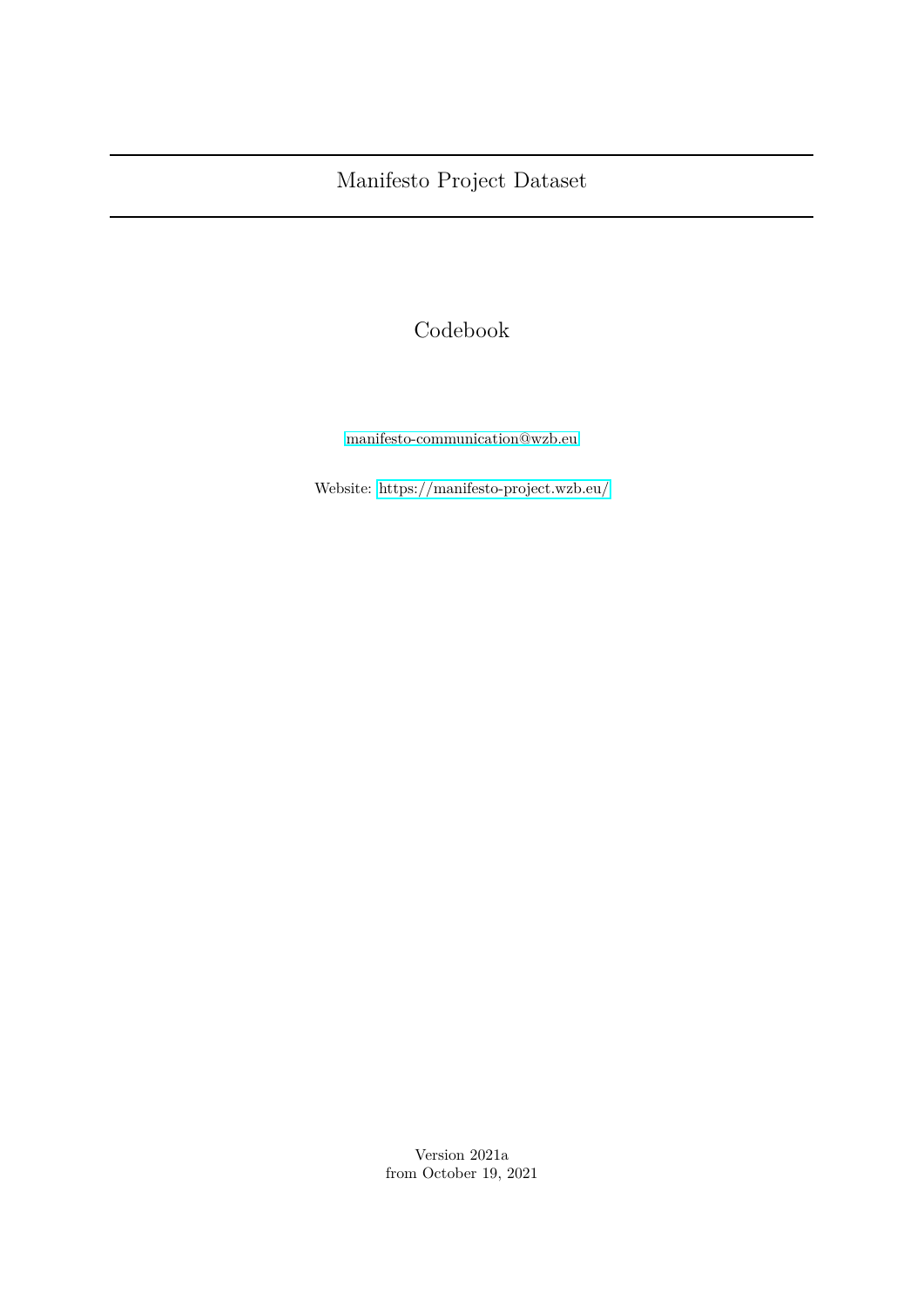#### **1 Introduction & Citation**

The Manifesto Project Dataset was originally created by the Manifesto Research Group (MRG) in the late 1970s and the 1980s. The work was continued under the name Comparative Manifestos Project (CMP) at the WZB Berlin Social Science Center in the 1990s and 2000s. Since 2009 the Manifesto Research on Political Representation (MARPOR) project updates and extends the dataset. It is funded by the German Research Foundation (DFG) and is still located at the WZB Berlin Social Science Center.

Please check our website for the latest version of the dataset and detailed information about the coding procedure (coding instructions):

#### <https://manifesto-project.wzb.eu/>

When using the Manifesto Project Dataset, please cite:

Volkens, Andrea / Burst, Tobias / Krause, Werner / Lehmann, Pola / Matthieß, Theres / Regel, Sven / Weßels, Bernhard / Zehnter, Lisa (2021): The Manifesto Data Collection. Manifesto Project (MRG / CMP / MARPOR). Version 2021a. Berlin: Wissenschaftszentrum Berlin für Sozialforschung (WZB).<https://doi.org/10.25522/manifesto.mpds.2021a>

When using data originally provided with the edited volumes Mapping Policy Preferences I or II (see variable datasetorigin), please cite either of the followings books:

> Budge, Ian / Klingemann, Hans-Dieter / Volkens, Andrea / Bara, Judith with Tanenbaum, Eric / Fording, Richard C. / Hearl, Derek J. / Kim, Hee Min / McDonald, Michael / Mendez, Silvia (2001): Mapping Policy Preferences. Estimates for Parties, Electors, and Governments 1945-1998. Oxford: Oxford University Press.

> Klingemann, Hans-Dieter / Volkens, Andrea / Bara, Judith / Budge, Ian / McDonald, Michael (2006): Mapping Policy Preferences II. Estimates for Parties, Electors, and Governments in Eastern Europe, the European Union and the OECD, 1990-2003. Oxford: Oxford University Press.

When citing this document, refer to:

Volkens, Andrea / Burst, Tobias / Krause, Werner / Lehmann, Pola / Matthieß, Theres / Regel, Sven / Weßels, Bernhard / Zehnter, Lisa (2021): The Manifesto Project Dataset - Codebook. Manifesto Project (MRG / CMP / MARPOR). Version 2021a. Berlin: Wissenschaftszentrum Berlin für Sozialforschung (WZB).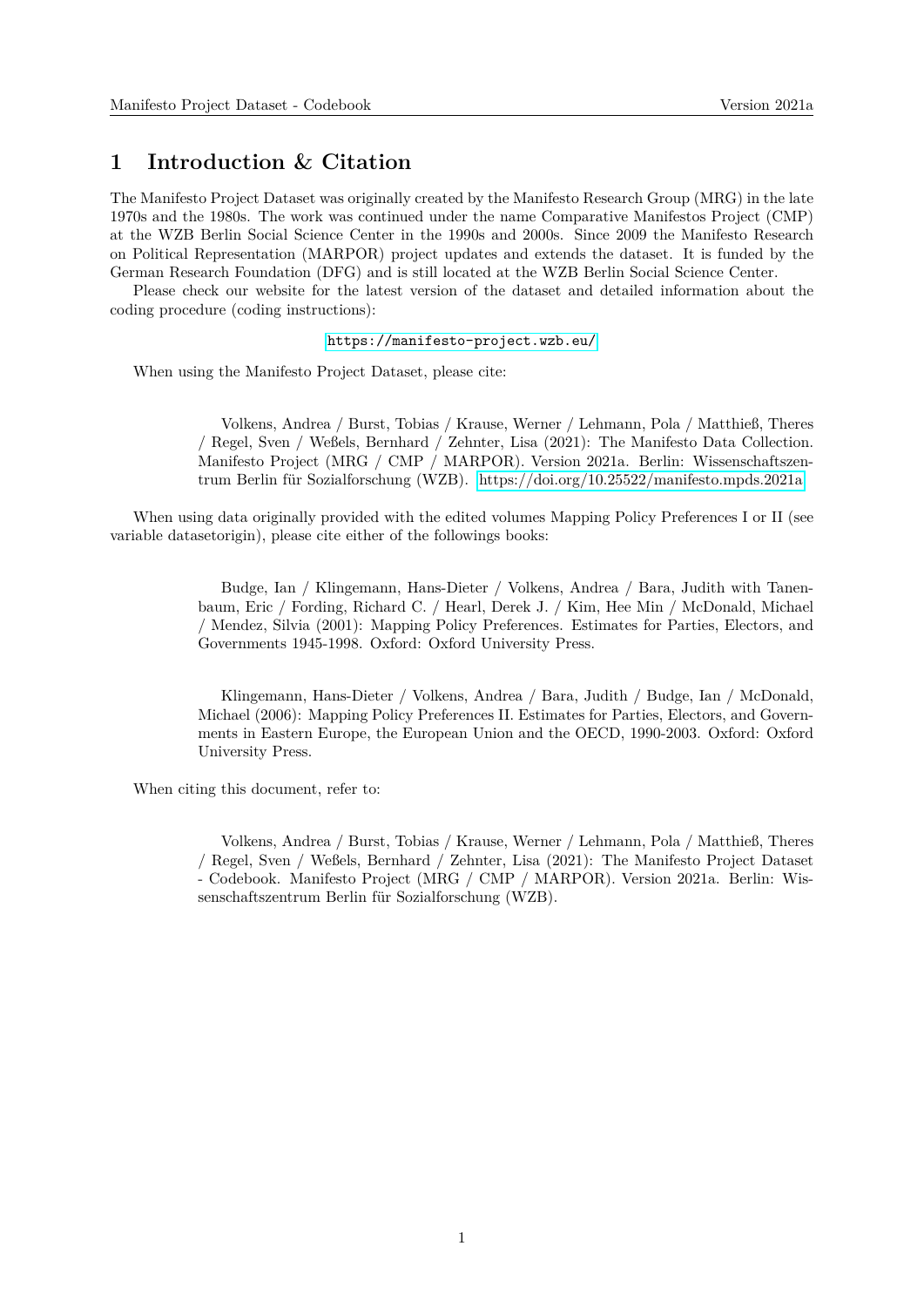#### **2 Overview & Coverage**

We code election programmes of all those parties that have won one (Australia, Japan, New Zealand, North America, South Korea, and Western Europe) or two (Central and Eastern Europe) seats in the respective national elections to the lower house.

In addition, we code manifestos of those parties that were relevant actors in the past (especially members of ruling coalitions), but which no longer meet our selection criteria due to dramatic vote losses.

In the case of coalitions, we usually code the coalition manifesto. If the coalition has not published a manifesto, we consider the manifestos of the individual parties that have been part of the coalition. In this case, we code as many individual party programmes as we can find. Detailed information about the type of document coded for each coalition can be found in the variable "progtype".

| Units        | Parties at national elections                                                                                                                                              |
|--------------|----------------------------------------------------------------------------------------------------------------------------------------------------------------------------|
| Countries    | 56<br>Mostly democracies in OECD and Central and Eastern European coun-<br>tries.                                                                                          |
| Time         | Mostly 1920-2021<br>Or since the first democratic election                                                                                                                 |
| Parties      | 1201<br>Relevant parties, i.e. those that gained at least one seat in parliament<br>or two seats in CEE countries (see also the list of covered parties on<br>our website) |
| Elections    | 773<br>Parliamentary lower house elections                                                                                                                                 |
| Programmes   | 4739<br>Election programmes and substitute documents/functional equivalents<br>(see also the list of coded documents on our website)                                       |
| Data Sources | Publicly available election statistics and content analysed election pro-<br>grammes (substitute documents)                                                                |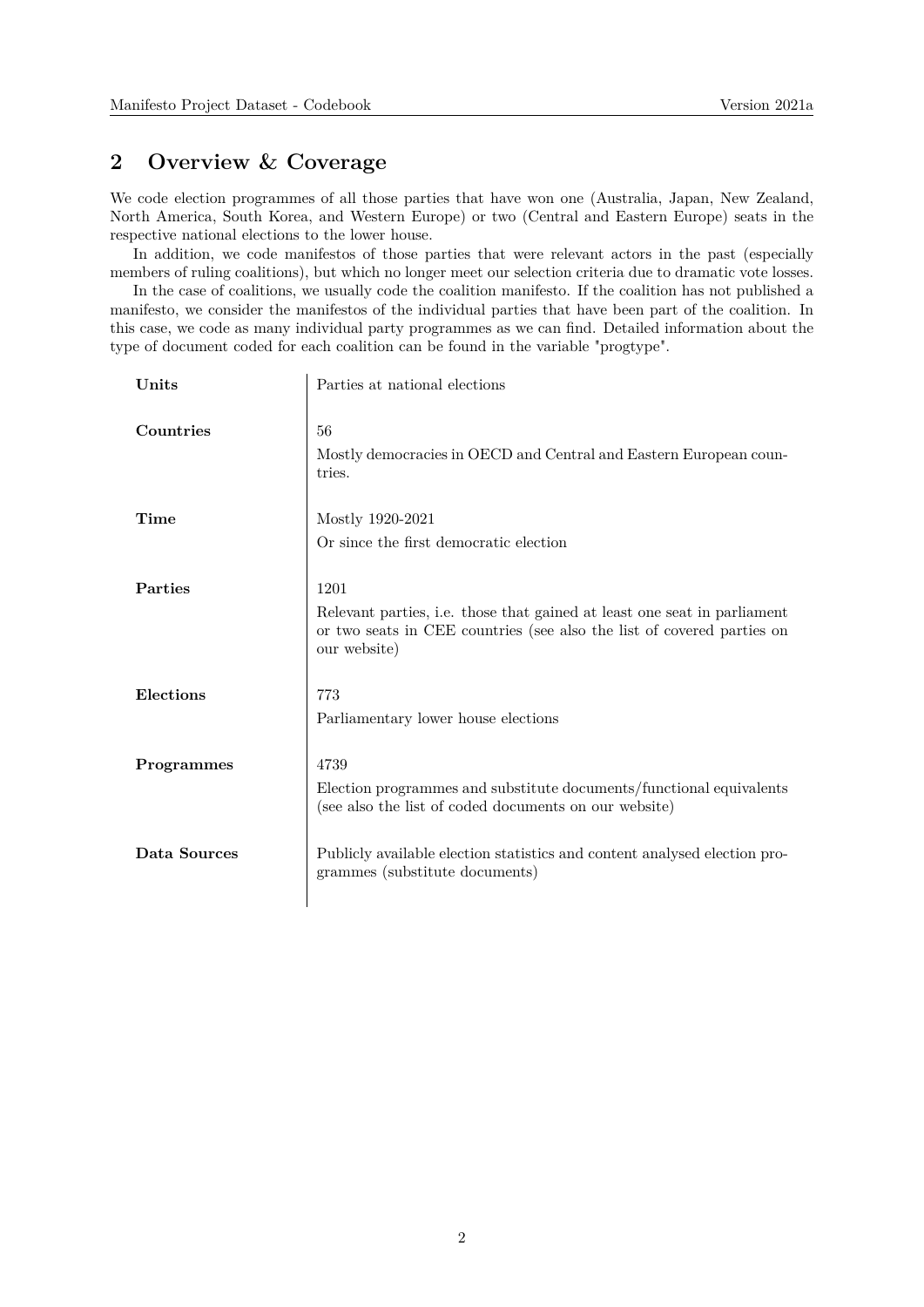### **3 Variables**

 $\frac{1}{2}$  country

### **3.1 Identification Variables**

| 11     | Sweden                     |
|--------|----------------------------|
| 12     | Norway                     |
| 13     | Denmark                    |
| 14     | Finland                    |
| 15     | Iceland                    |
| 21     | Belgium                    |
| $22\,$ | Netherlands                |
| 23     | Luxembourg                 |
| 31     | France                     |
| 32     | Italy                      |
| 33     | Spain                      |
| 34     | Greece                     |
| 35     | Portugal                   |
| 41     | Germany                    |
| 42     | Austria                    |
| 43     | Switzerland                |
| 51     | Great Britain              |
| 52     | Northern Ireland           |
| 53     | Ireland                    |
| 54     | Malta                      |
| $55\,$ | Cyprus                     |
| 61     | United States              |
| 62     | Canada                     |
| 63     | Australia                  |
| 64     | New Zealand                |
| 71     | Japan                      |
| 72     | Israel                     |
| 73     | Sri Lanka                  |
| 74     | Turkey                     |
| 75     | Albania                    |
| 76     | Armenia                    |
| 77     | Azerbaijan                 |
| 78     | <b>Belarus</b>             |
| 79     | Bosnia-Herzegovina         |
| 80     | Bulgaria                   |
| 81     | Croatia                    |
| 82     | Czech Republic             |
| 83     | Estonia                    |
| 84     | Georgia                    |
| 85     | German Democratic Republic |
| 86     | Hungary                    |
| 87     | Latvia                     |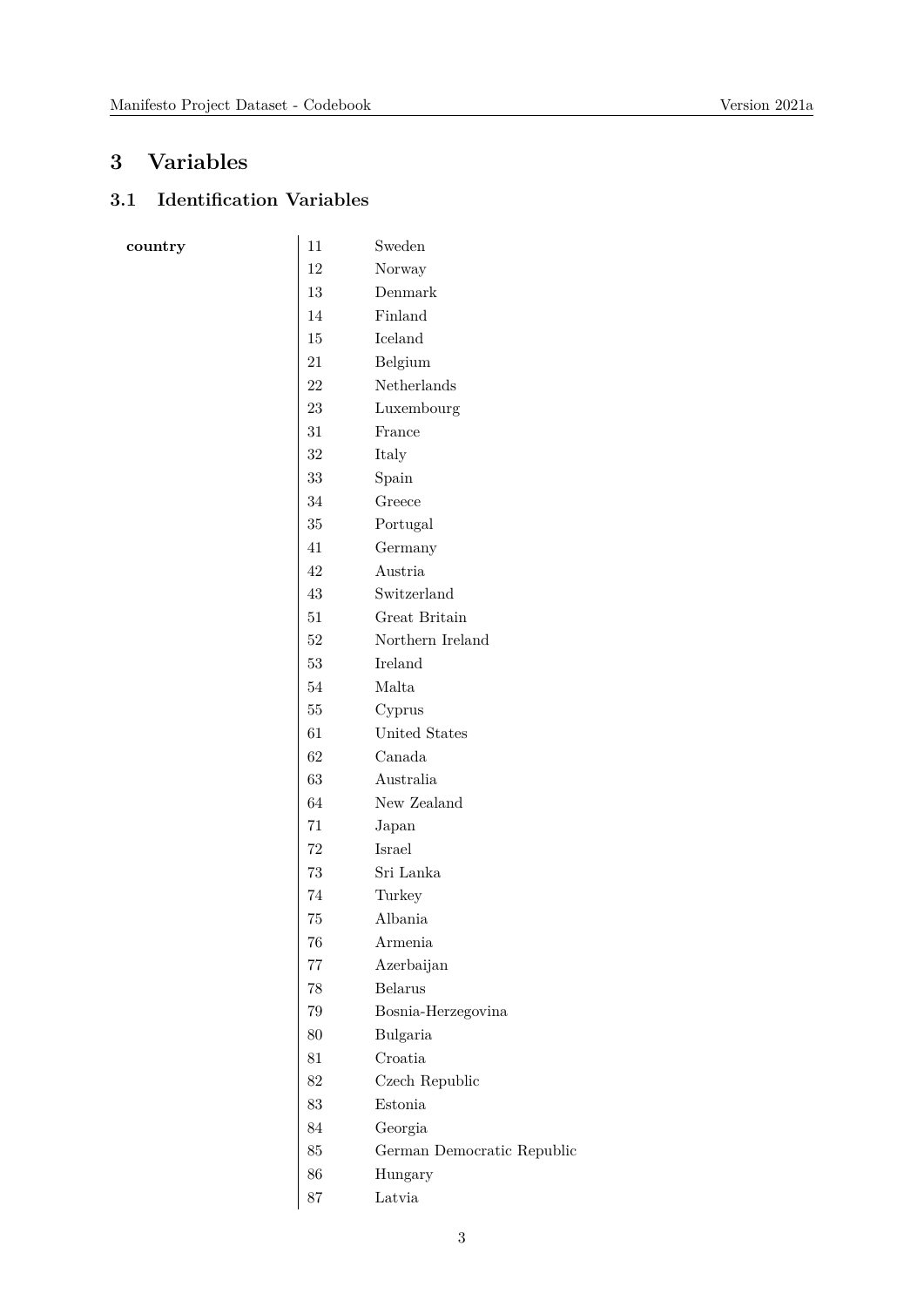|               | 88             | Lithuania           |                                                                                                                                                                                                                                                                                                           |
|---------------|----------------|---------------------|-----------------------------------------------------------------------------------------------------------------------------------------------------------------------------------------------------------------------------------------------------------------------------------------------------------|
|               | 89             | North Macedonia     |                                                                                                                                                                                                                                                                                                           |
|               | 90             | Moldova             |                                                                                                                                                                                                                                                                                                           |
|               | 91             | Montenegro          |                                                                                                                                                                                                                                                                                                           |
|               | 92             | Poland              |                                                                                                                                                                                                                                                                                                           |
|               | 93             | Romania             |                                                                                                                                                                                                                                                                                                           |
|               | 94             | Russia              |                                                                                                                                                                                                                                                                                                           |
|               | 95             | Serbia              |                                                                                                                                                                                                                                                                                                           |
|               | 96             | Slovakia            |                                                                                                                                                                                                                                                                                                           |
|               | 97             | Slovenia            |                                                                                                                                                                                                                                                                                                           |
|               | 98             | Ukraine             |                                                                                                                                                                                                                                                                                                           |
|               | 113            | South Korea         |                                                                                                                                                                                                                                                                                                           |
|               | 171            | Mexico              |                                                                                                                                                                                                                                                                                                           |
|               | 181            | South Africa        |                                                                                                                                                                                                                                                                                                           |
| countryname   |                |                     | Name of country in English (string variable)                                                                                                                                                                                                                                                              |
| oecdmember    | 0              |                     | No OECD member at the time of election                                                                                                                                                                                                                                                                    |
|               | 10             |                     | OECD member at the time of election                                                                                                                                                                                                                                                                       |
| eumember      | $\overline{0}$ |                     | No EU member at the time of election                                                                                                                                                                                                                                                                      |
|               | 10             |                     | EU member at the time of election                                                                                                                                                                                                                                                                         |
|               | 20             |                     | EU applicant at the time of election                                                                                                                                                                                                                                                                      |
| edate         | round.         |                     | Day, month, and year of national election. In the case of multi-day<br>elections, the last election day is reported. For elections in two-round<br>electoral systems, e.g. France, this variable gives the day of the first                                                                               |
| $_{\rm date}$ |                |                     | Year and month of national election in the format YYYYMM, e.g.<br>201102 indicates an election in February 2011                                                                                                                                                                                           |
| party         |                | running numbers     | The party identification code consists of five or six digits; the first two<br>or three digits resemble the country code and the last three digits are                                                                                                                                                    |
| partyname     |                |                     | Name of party in English (string variable)                                                                                                                                                                                                                                                                |
| partyabbrev   |                |                     | Original language party abbreviation                                                                                                                                                                                                                                                                      |
| parfam        |                | changed afterwards: | Tentative grouping of political parties and alliances into the following<br>party families. The variable is constant over time and does not account<br>for possible changes of party family. The variable is assigned when a<br>party is included in the data set for the first time and is generally not |
|               | 10             | <b>ECO</b>          | Ecological parties                                                                                                                                                                                                                                                                                        |
|               | 20             | LEF                 | Socialist or other left parties                                                                                                                                                                                                                                                                           |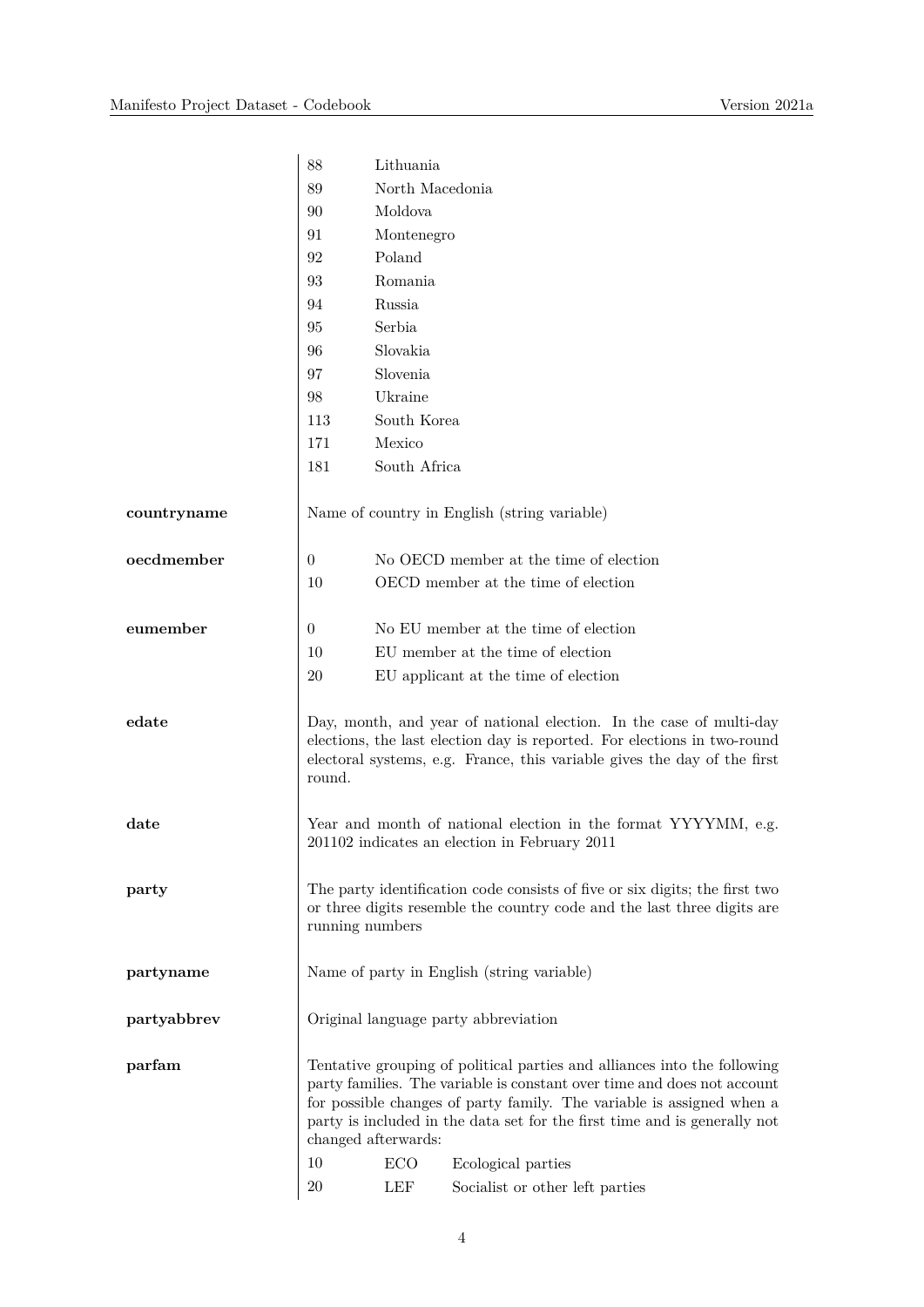| 30  | SOC <sup>.</sup> | Social democratic parties                                         |
|-----|------------------|-------------------------------------------------------------------|
| 40  | LIB              | Liberal parties                                                   |
| 50  | <b>CHR</b>       | Christian democratic parties (in Israel also Jewish par-<br>ties) |
| 60  | <b>CON</b>       | Conservative parties                                              |
| 70  | <b>NAT</b>       | Nationalist parties                                               |
| 80  | AGR              | Agrarian parties                                                  |
| 90  | <b>ETH</b>       | Ethnic and regional parties                                       |
| 95  | <b>SIP</b>       | Special issue parties                                             |
| 98  | DIV              | Electoral alliances of diverse origin without dominant<br>party   |
| 999 | ΜΙ               | Missing information                                               |

# **3.2 Coding and data quality variables**

| coderid    |                   | Three digit code identifies coder:                                                                                                                                                                                                                                                                                                 |
|------------|-------------------|------------------------------------------------------------------------------------------------------------------------------------------------------------------------------------------------------------------------------------------------------------------------------------------------------------------------------------|
|            | $100 -$<br>199    | MRG or CMP group member                                                                                                                                                                                                                                                                                                            |
|            | $200 -$<br>799    | hired amd trained coder                                                                                                                                                                                                                                                                                                            |
|            | $800 -$<br>899    | specifically trained coder                                                                                                                                                                                                                                                                                                         |
|            | 998               | not applicable                                                                                                                                                                                                                                                                                                                     |
|            | 999               | missing information                                                                                                                                                                                                                                                                                                                |
| manual     |                   | The Coding Instructions and the Category Scheme were adapted sev-<br>eral times. The manual variable indicates the version of the Coding<br>Instructions. On our website all versions of the Coding Instructions<br>are available as well as a document that illustrates the major changes<br>between the five different versions. |
|            | $\theta$          | No manual                                                                                                                                                                                                                                                                                                                          |
|            | 1                 | Manual version 1                                                                                                                                                                                                                                                                                                                   |
|            | $\overline{2}$    | Manual version 2                                                                                                                                                                                                                                                                                                                   |
|            | $\sqrt{3}$        | Manual version 3                                                                                                                                                                                                                                                                                                                   |
|            | 4                 | Manual version 4                                                                                                                                                                                                                                                                                                                   |
|            | 5                 | Manual version 5                                                                                                                                                                                                                                                                                                                   |
|            | 998               | Not applicable                                                                                                                                                                                                                                                                                                                     |
|            | 999               | No information whether a handbook was used or not                                                                                                                                                                                                                                                                                  |
| coderyear  |                   | Year during which codings took place                                                                                                                                                                                                                                                                                               |
|            |                   | Missing information / not applicable (e.g. for progtype $=$ 3 or<br>$progtype = 99$                                                                                                                                                                                                                                                |
| testresult | for ordinal data: | Result of a coder's entry test as given in the Coding Instructions: test<br>of reliability in comparison to the master copy, Krippendorff's Alpha                                                                                                                                                                                  |
|            | $-1.00$           | Systematic disagreement                                                                                                                                                                                                                                                                                                            |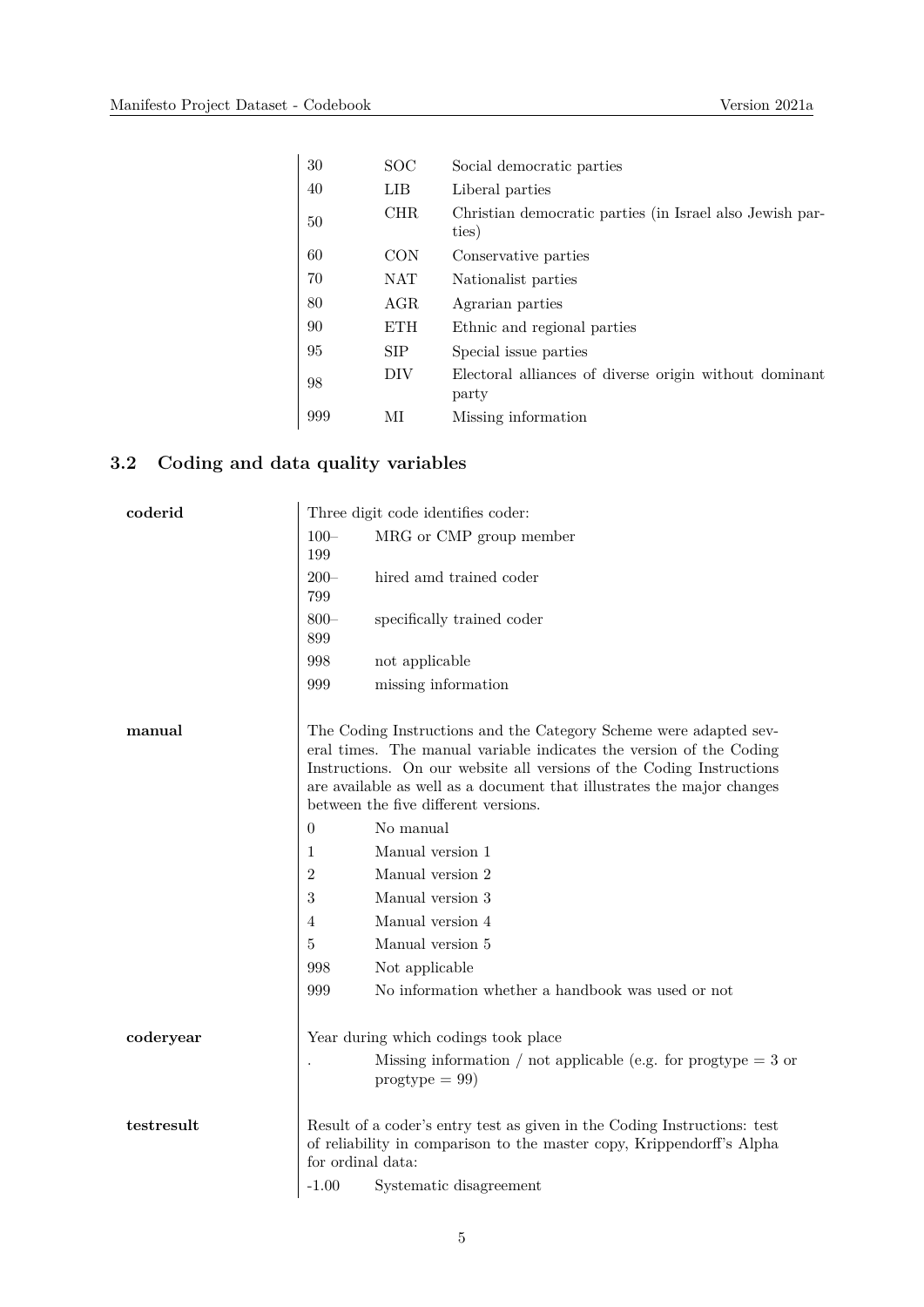|             | 0.0 Absence of reliability<br>$+1.00$ Perfect reliability<br>Not applicable (e.g. progtype = 3 or progtype = $99$ )<br>Missing for early project phase / members of the Manifesto Research<br>Group (MRG)                                                                                                                                                                                                                                                                                               |
|-------------|---------------------------------------------------------------------------------------------------------------------------------------------------------------------------------------------------------------------------------------------------------------------------------------------------------------------------------------------------------------------------------------------------------------------------------------------------------------------------------------------------------|
| testeditsim | Test of data reliability: Edit similarity measures the similarity of the<br>code sequence in a coder's entry test (as given in coding handbook)<br>to the master copy using the relative Levenshtein distance, and sub-<br>stracting it from 1 (maximum distance).<br>0.0 Maximum dissimilarity<br>$+1.00$ Perfect agreement<br>Not applicable (e.g. progtype = 3 or progtype = $99$ )<br>Missing for manual version 1 to 3 and early project phase / members<br>of the Manifesto Research Group (MRG). |

# **3.3 Electoral data variables**

| pervote  |          | Percentage of votes gained by each party. In case of mixed electoral<br>systems with a proportional and majoritarian component, pervote indi-<br>cates the vote share in the proportional component. In case of an elec-<br>toral coalition where programmes for all members of the coalition and<br>the coalition were coded, pervote was coded MISSING if the dataset<br>includes entries for all seat-winning members of the coalition. If the<br>data set includes, however, only the programs of some coalition mem-<br>bers, pervote reports the vote share gained by the alliance and pervote<br>is set to MISSING for the coalition members. As a result, the sum of<br>pervotes is not higher than $100\%$ .<br>Missing information coded<br>Not available for Northern Ireland, Sri Lanka and Belarus 1995. |
|----------|----------|-----------------------------------------------------------------------------------------------------------------------------------------------------------------------------------------------------------------------------------------------------------------------------------------------------------------------------------------------------------------------------------------------------------------------------------------------------------------------------------------------------------------------------------------------------------------------------------------------------------------------------------------------------------------------------------------------------------------------------------------------------------------------------------------------------------------------|
| voteest  | $\bf{0}$ | Original figure from data source/election statistics                                                                                                                                                                                                                                                                                                                                                                                                                                                                                                                                                                                                                                                                                                                                                                  |
|          |          | Indicates that the vote share expressed by pervote is taken from<br>election results and shows the vote share the party (or party<br>bloc) won in the election                                                                                                                                                                                                                                                                                                                                                                                                                                                                                                                                                                                                                                                        |
|          | 1        | Estimated                                                                                                                                                                                                                                                                                                                                                                                                                                                                                                                                                                                                                                                                                                                                                                                                             |
|          |          | Indicates that the pervote variable is not derived by a calcula-<br>tion of gained votes divided by the total number of valid votes.<br>Electoral alliances or an electoral system with regional lists can<br>prohibit such a simple calculation. In these cases the pervote<br>variable is often calculated based on the number of seats won<br>by a party                                                                                                                                                                                                                                                                                                                                                                                                                                                           |
| presvote |          | Percentage of votes in presidential elections                                                                                                                                                                                                                                                                                                                                                                                                                                                                                                                                                                                                                                                                                                                                                                         |
|          |          | Missing information                                                                                                                                                                                                                                                                                                                                                                                                                                                                                                                                                                                                                                                                                                                                                                                                   |
|          |          | Currently missing for all countries except the USA                                                                                                                                                                                                                                                                                                                                                                                                                                                                                                                                                                                                                                                                                                                                                                    |
| absseat  |          | Absolute number of seats by each party or party bloc. See remarks on<br>pervote for electoral coalitions.                                                                                                                                                                                                                                                                                                                                                                                                                                                                                                                                                                                                                                                                                                             |
|          |          | Missing information                                                                                                                                                                                                                                                                                                                                                                                                                                                                                                                                                                                                                                                                                                                                                                                                   |
|          |          | Missing for Northern Ireland and Sri Lanka                                                                                                                                                                                                                                                                                                                                                                                                                                                                                                                                                                                                                                                                                                                                                                            |
|          |          |                                                                                                                                                                                                                                                                                                                                                                                                                                                                                                                                                                                                                                                                                                                                                                                                                       |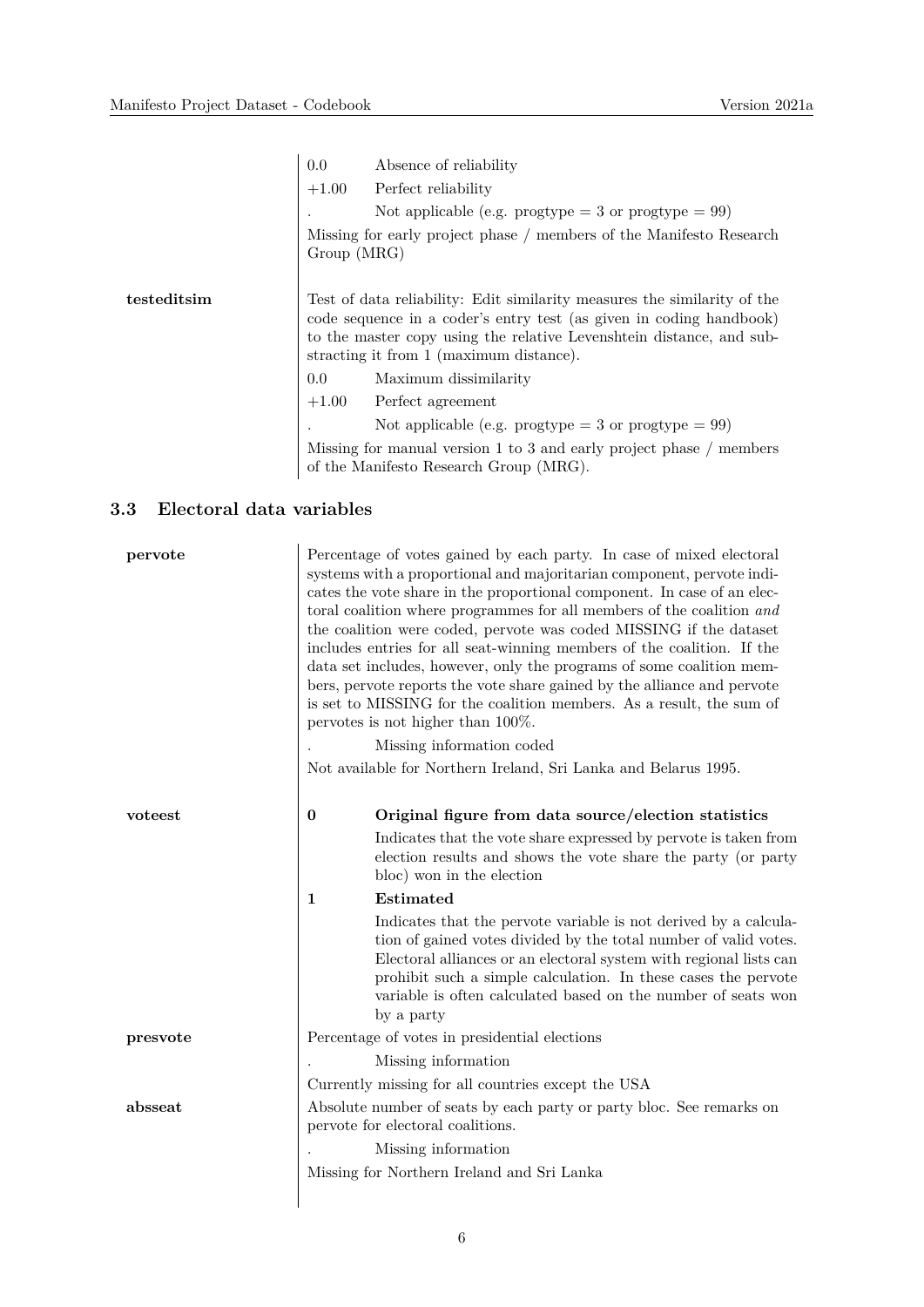| totseats | Total number of seats in parliament.       |
|----------|--------------------------------------------|
|          | Missing information                        |
|          | Missing for Northern Ireland and Sri Lanka |

# **3.4 Programmatic data variables**

| progtype      | $\mathbf{1}$             | Programme of a single party                                                                                                                                                                                                                                                                                                                                                                |
|---------------|--------------------------|--------------------------------------------------------------------------------------------------------------------------------------------------------------------------------------------------------------------------------------------------------------------------------------------------------------------------------------------------------------------------------------------|
|               |                          | As a rule, each party issues one programme for each election                                                                                                                                                                                                                                                                                                                               |
|               | $\bf{2}$                 | Programme of two or more parties                                                                                                                                                                                                                                                                                                                                                           |
|               |                          | In a number of countries, parties compete as programmatic<br>coalitions by issuing joint programmes. In these cases, the joint<br>programme were assigned to every party in the programmatic<br>coalition.                                                                                                                                                                                 |
|               | 3                        | Estimate                                                                                                                                                                                                                                                                                                                                                                                   |
|               |                          | Missing election programmes were approximated on the basis of<br>available programmes. Estimates were derived either by com-<br>puting averages between two adjacent programmes or by dupli-<br>cating programmatic data.                                                                                                                                                                  |
|               | 4                        | Programme taken from main party of electoral coali-<br>tion                                                                                                                                                                                                                                                                                                                                |
|               |                          | In CEE countries parties often compete as electoral coalitions in<br>which blocs of parties receive joint votes and seats even though<br>parties in the bloc still issue separate programmes. When the<br>electoral coalition is dominated by one strong party, the pro-<br>gramme of the main coalition party was used to measure posi-<br>tions of the 'electoral coalition' as a whole. |
|               | 5                        | Average of all members of an electoral coalition                                                                                                                                                                                                                                                                                                                                           |
|               |                          | When the electoral coalition consists of equally strong parties<br>the average of platforms from all coalition parties was used to<br>measure positions of the electoral coalition as a whole.                                                                                                                                                                                             |
|               | 6                        | General programme                                                                                                                                                                                                                                                                                                                                                                          |
|               |                          | Some parties did not issue separate election programmes but<br>took part in elections with their general programmes.                                                                                                                                                                                                                                                                       |
|               | 8                        | Party bloc programme                                                                                                                                                                                                                                                                                                                                                                       |
|               |                          | Some party blocs issue joint programmes. As opposed to type<br>2 programmes, electoral statistics are given for the party bloc<br>as a whole, not for the single parties comprising the bloc.                                                                                                                                                                                              |
|               | 9                        | Other programme type                                                                                                                                                                                                                                                                                                                                                                       |
|               |                          | Other types of programmes not specified by types 1 to 8.                                                                                                                                                                                                                                                                                                                                   |
|               | 99                       | Missing programme                                                                                                                                                                                                                                                                                                                                                                          |
|               |                          | In cases where it was impossible to find a manifesto from the<br>respective party or in cases where content-analytical data from<br>this party is still missing, but will be added soon.                                                                                                                                                                                                   |
| datasetorigin | is updated as well<br>10 | Indicates whether the observation was published with the books Map-<br>ping Policy Preferences I or II or as one of the updates since 2009. In<br>case where the programmatic variables of an observation are updated<br>or replaced (e.g. due to the replacement of a document), this variable<br><b>MPPI</b>                                                                             |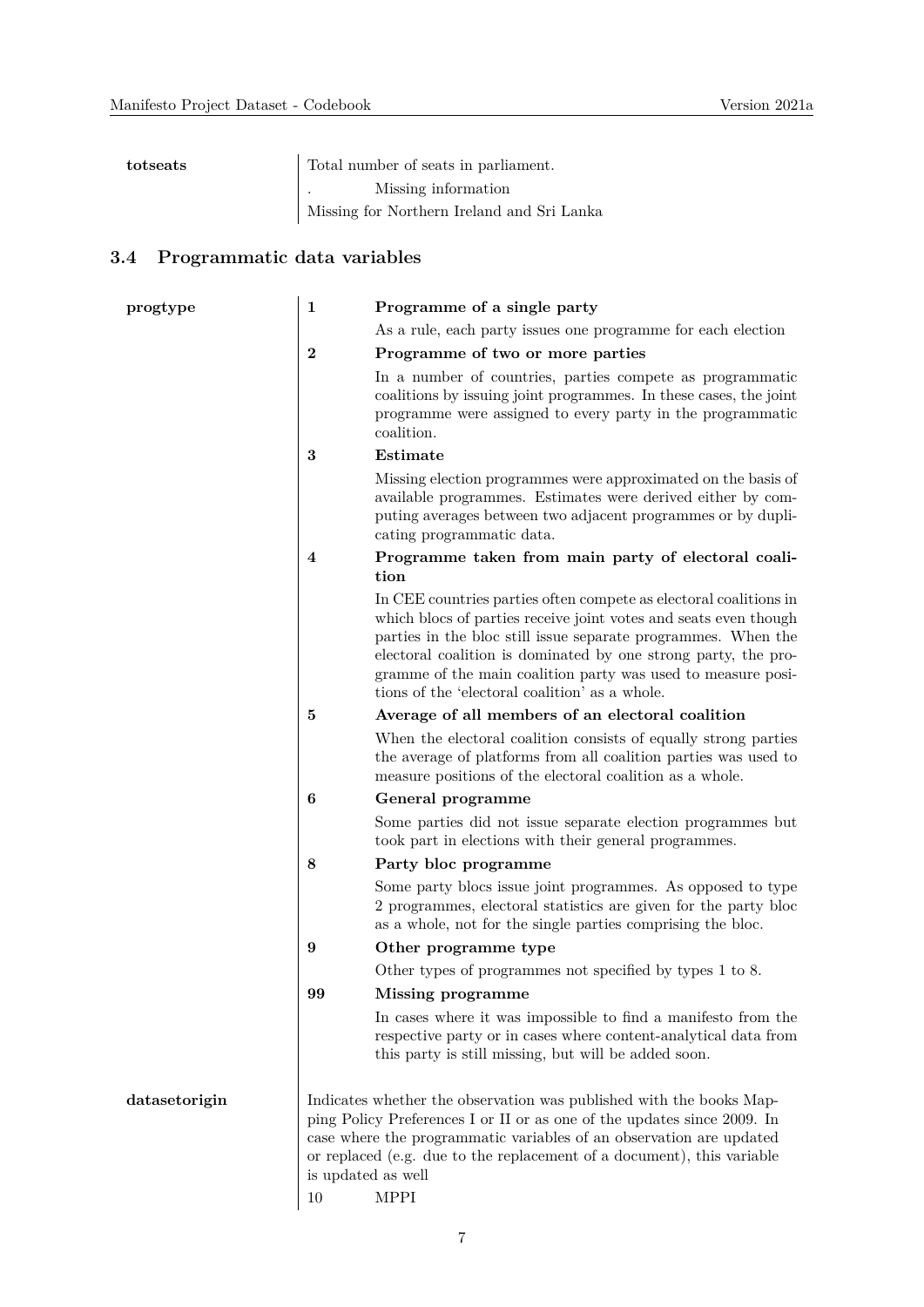|               | $20\,$ | <b>MPPII</b>                                                                                                        |
|---------------|--------|---------------------------------------------------------------------------------------------------------------------|
|               | $30\,$ | Update 2009                                                                                                         |
|               | 40     | Update 2010                                                                                                         |
|               | 41     | Update 2010b                                                                                                        |
|               | $50\,$ | Update 2011a                                                                                                        |
|               | $51\,$ | Update 2011b                                                                                                        |
|               | 60     | Update 2012a                                                                                                        |
|               | 61     | Update 2012b                                                                                                        |
|               | $70\,$ | Update 2013a                                                                                                        |
|               | 71     | Update 2013b                                                                                                        |
|               | 80     | Update 2014a                                                                                                        |
|               | 81     | Update 2014b                                                                                                        |
|               | $90\,$ | Update 2015a                                                                                                        |
|               | 110    | Update 2016a                                                                                                        |
|               | 111    | Update 2016b                                                                                                        |
|               | 120    | Update 2017a                                                                                                        |
|               | 121    | Update 2017b                                                                                                        |
|               | 130    | Update 2018a                                                                                                        |
|               | 131    | Update 2018b                                                                                                        |
|               | 140    | Update 2019a                                                                                                        |
|               | 141    | Update 2019b                                                                                                        |
|               | 150    | Update 2020a                                                                                                        |
|               | 151    | Update 2020b                                                                                                        |
|               | 160    | Update 2021a                                                                                                        |
| corpusversion |        | Indicates the version of the Manifesto Corpus used to calculate the<br>content analytical data in this observation. |
|               |        | Missing information                                                                                                 |
|               |        | Missing for all observations where the content analytical data is not<br>based on the Manifesto Corpus.             |
| total         |        | Total number of allocated codes                                                                                     |
|               |        | Missing information coded:                                                                                          |
|               |        | Missing information                                                                                                 |
|               |        | Information missing for Norway 1989                                                                                 |
|               |        |                                                                                                                     |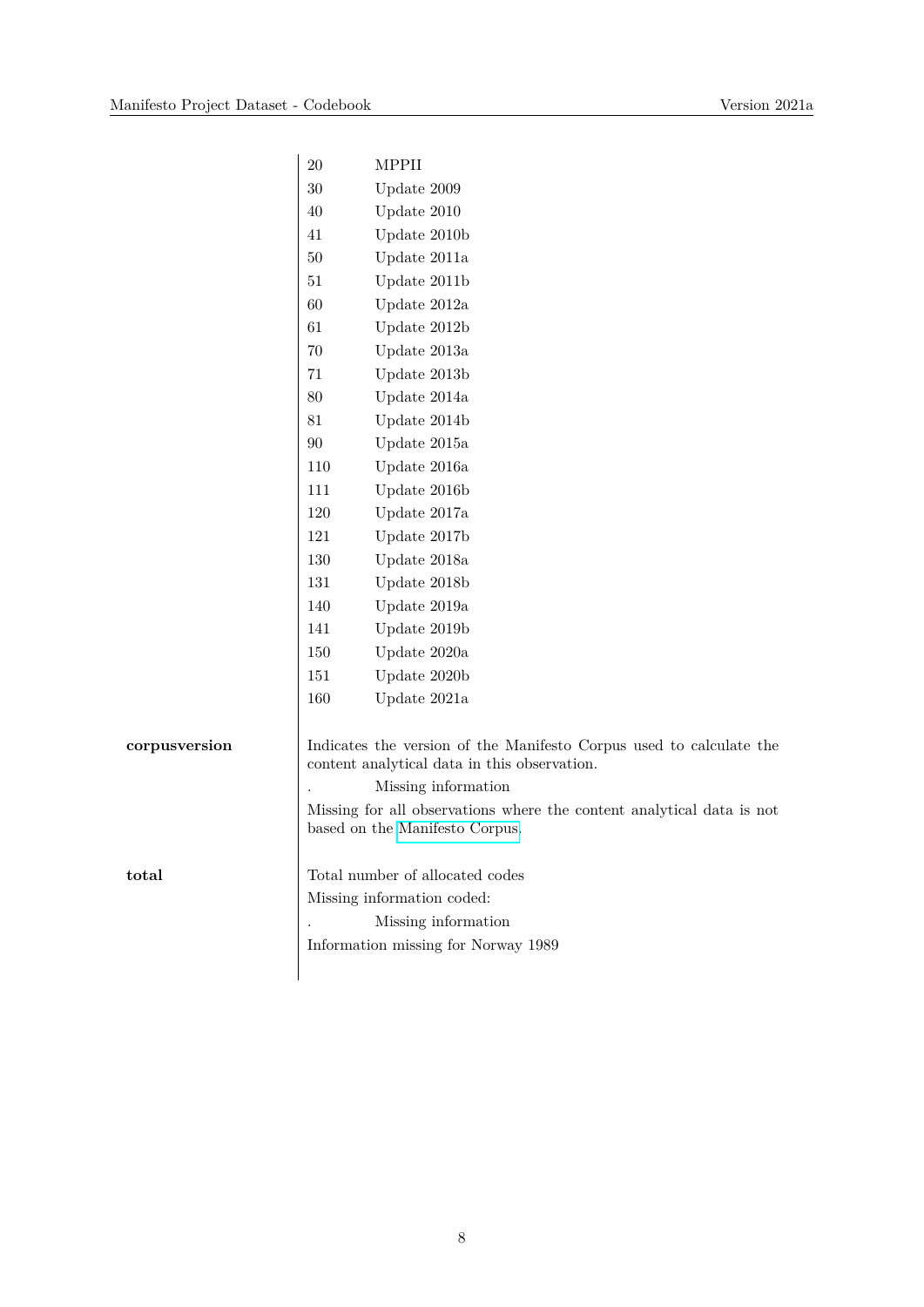#### **3.5 Content Analytical Data**

The dataset contains three sets of content analytical variables (per101 per706; per1011-per7062; per103\_1-per703\_2). All of these variables indicate the share of quasi-sentences in the respective category calculated as a fraction of the overall number of allocated codes per document

- The three digit variables (per101–per706) are the main categories of the coding scheme
- The four digit variables (per1011-per7062) are sub-categories mostly addressing issues in transitional democracies in (mostly) Central and Eastern European countries. However, they were introduced in version one of the coding instructions and were gradually abandoned in most of the countries as the issues could also be coded into the three digit main categories. Currently, the share of these categories is not included in the main categories. If analysts use observations from CEE countries for which the CEE codes were used and want to compare them to manifestos without CEE codes then they should aggregate such CEE codes into the main categories.
- The four digit variables with underscore (per103 1-per703 2) are new categories introduced with version 5 of the coding instructions. The first three digits indicate the main category to which they are related. The new coding instructions tell users to utilise these new subcategories rather than the respective main categories. Currently, the new categories are aggregated into the main categories to ensure over-time comparability of the main categories. The only exception to this aggregation are categories  $202\_2$ ,  $605\_2$  and  $703\_2$ , which have to be added to the uncoded sentences, as such issues were not covered in the handbook 4 category scheme. For this reason these sentences were previously coded as 000. So, scholars interested in long-time series can simply continue to use the existing main categories (per101-per706, including e.g. the rile) as they did in the past and ignore the new categories. Scholars interested in the new categories should be aware that the respective main categories of the new subcategories are aggregates of the new categories (i.e. if one uses the main categories together with the new subcategories the per-variables will likely add up to more than 100%).

For more information on the different version of the coding instructions and coding schemes, please consult our website where one can find all versions of the coding instructions and a document that highlights the most important changes between them.

**peruncod** For all documents previous to version 5 of the Coding Instructions: Percentage of quasi-sentences coded with the code 000 (No meaningful category applies)

Missing coded:

Missing information for most documents of Sweden 1949-1982 and Norway 1945-1989

. Missing data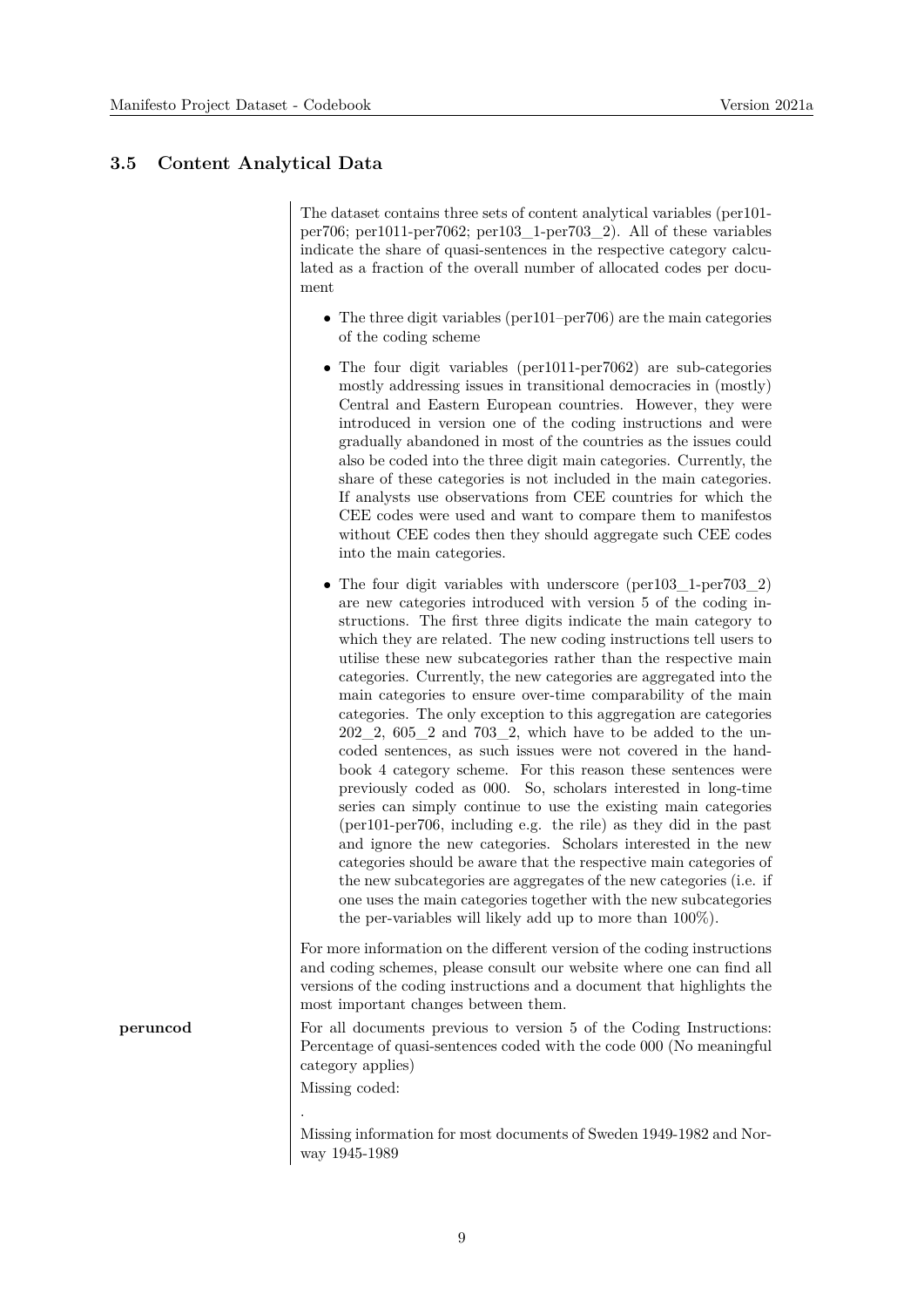*For all documents that have been coded with version 5 of the Coding Instructions: this category is calculated as the sum of 000 codes, per202\_2, per605\_2, and per703\_2 to ensure comparability with older data. When working exclusively with data from version 5 of the Coding Instructions, it might make sense to calculate a new peruncod variable: peruncod\_v5 = peruncod - (per202\_2 + per605\_2 + per703\_2)* 

*Main Categories: per101 – per706*

| Domain 1: External Relations |  |  |
|------------------------------|--|--|
|------------------------------|--|--|

| per101 | Foreign Special Relationships: Positive                                                                                                                                                    |
|--------|--------------------------------------------------------------------------------------------------------------------------------------------------------------------------------------------|
|        | Favourable mentions of particular countries with which the manifesto<br>country has a special relationship; the need for co-operation with<br>and/or aid to such countries.                |
| per102 | Foreign Special Relationships: Negative                                                                                                                                                    |
|        | Negative mentions of particular countries with which the manifesto<br>country has a special relationship.                                                                                  |
| per103 | Anti-Imperialism                                                                                                                                                                           |
|        | Negative references to imperial behaviour and/or negative references to<br>one state exerting strong influence (political, military or commercial)<br>over other states. May also include: |
|        | • Negative references to controlling other countries as if they were<br>part of an empire;                                                                                                 |
|        | • Favourable references to greater self-government and indepen-<br>dence for colonies;                                                                                                     |
|        | • Favourable mentions of de-colonisation.                                                                                                                                                  |
|        | For all documents that have been coded with version 5 of the Coding<br>Instructions this category is calculated as the sum of $per103\_1$ , and<br><i>per103</i> 2.                        |
| per104 | Military: Positive                                                                                                                                                                         |
|        | The importance of external security and defence. May include state-<br>ments concerning:                                                                                                   |
|        | $\bullet\,$ The need to maintain or increase military expenditure;                                                                                                                         |
|        | • The need to secure adequate manpower in the military;                                                                                                                                    |
|        | • The need to modernise armed forces and improve military<br>strength;                                                                                                                     |
|        | • The need for rearmament and self-defence;                                                                                                                                                |
|        | • The need to keep military treaty obligations.                                                                                                                                            |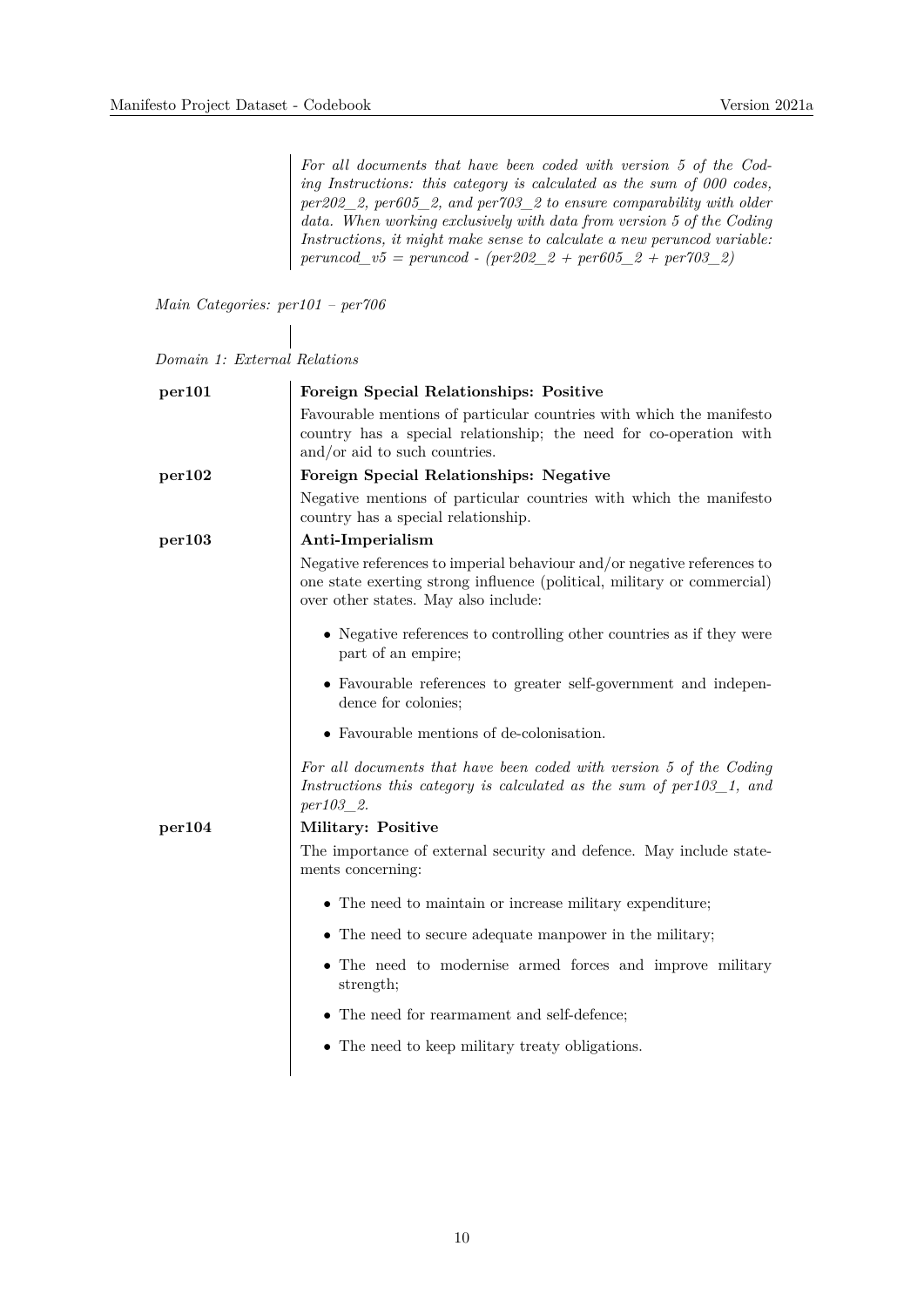| per105 | Military: Negative                                                                                                                                                                                                                             |
|--------|------------------------------------------------------------------------------------------------------------------------------------------------------------------------------------------------------------------------------------------------|
|        | Negative references to the military or use of military power to solve<br>conflicts. References to the 'evils of war'. May include references to:                                                                                               |
|        | • Decreasing military expenditures;                                                                                                                                                                                                            |
|        | • Disarmament;                                                                                                                                                                                                                                 |
|        | • Reduced or abolished conscription.                                                                                                                                                                                                           |
| per106 | Peace                                                                                                                                                                                                                                          |
|        | Any declaration of belief in peace and peaceful means of solving crises<br>- absent reference to the military. May include:                                                                                                                    |
|        | $\bullet$ Peace as a general goal;                                                                                                                                                                                                             |
|        | • Desirability of countries joining in negotiations with hostile coun-<br>tries;                                                                                                                                                               |
|        | • Ending wars in order to establish peace.                                                                                                                                                                                                     |
| per107 | <b>Internationalism: Positive</b>                                                                                                                                                                                                              |
|        | Need for international co-operation, including co-operation with spe-<br>cific countries other than those coded in 101. May also include refer-<br>ences to the:                                                                               |
|        | • Need for aid to developing countries;                                                                                                                                                                                                        |
|        | • Need for world planning of resources;                                                                                                                                                                                                        |
|        | • Support for global governance;                                                                                                                                                                                                               |
|        | • Need for international courts;                                                                                                                                                                                                               |
|        | • Support for UN or other international organisations.                                                                                                                                                                                         |
| per108 | European Community/Union: Positive<br>Favourable mentions of European Community/Union in general. May<br>include the:                                                                                                                          |
|        | • Desirability of the manifesto country joining (or remaining a<br>member);                                                                                                                                                                    |
|        | $\bullet$ Desirability of expanding the European Community/Union;                                                                                                                                                                              |
|        | $\bullet$ Desirability of increasing the ECs/EUs competences;                                                                                                                                                                                  |
|        | • Desirability of expanding the competences of the European Par-<br>liament.                                                                                                                                                                   |
| per109 | Internationalism: Negative                                                                                                                                                                                                                     |
|        | Negative references to international co-operation. Favourable mentions<br>of national independence and sovereignty with regard to the manifesto<br>country's foreign policy, isolation and/or unilateralism as opposed to<br>internationalism. |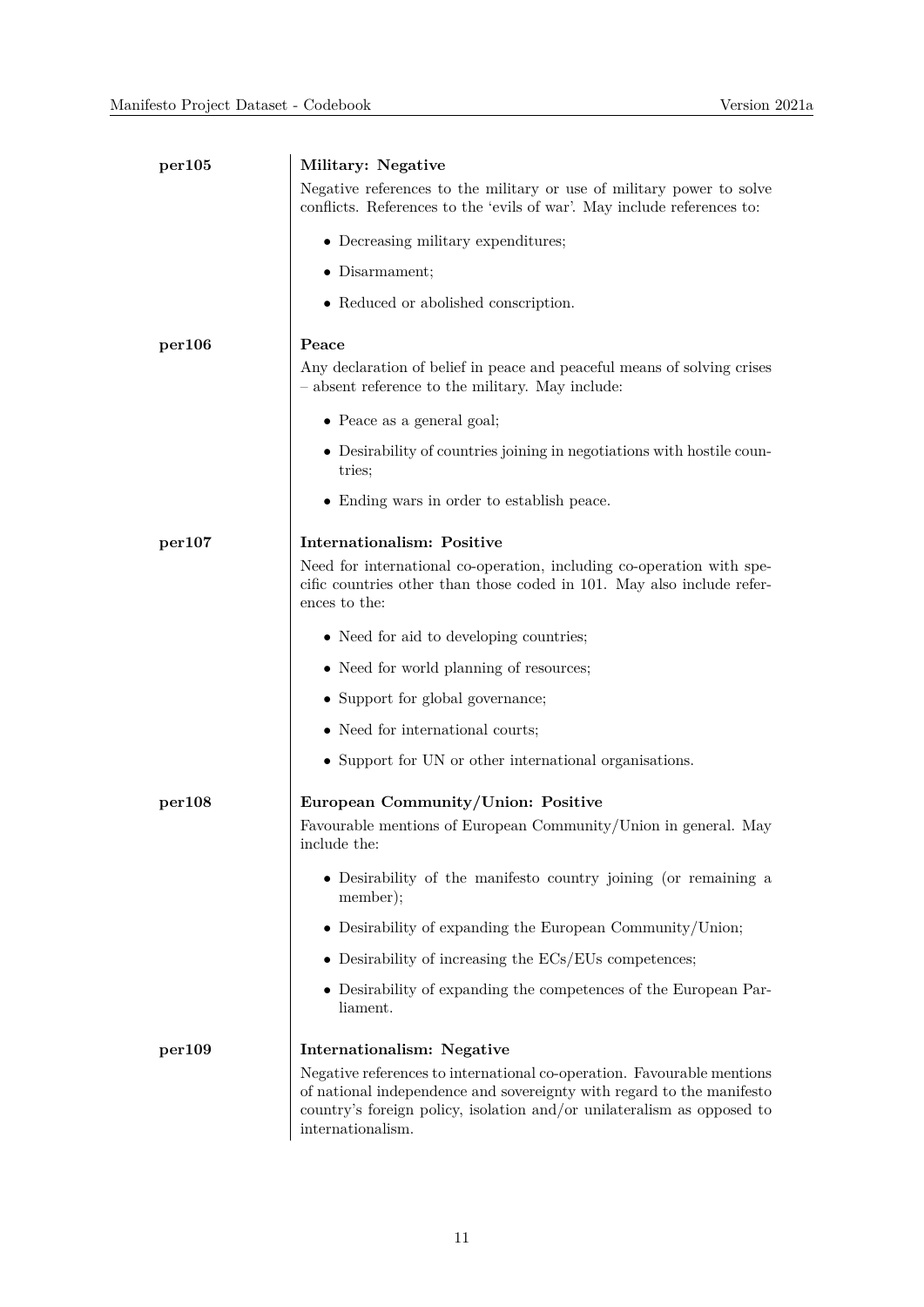| per110 | European Community/Union: Negative                                                         |
|--------|--------------------------------------------------------------------------------------------|
|        | Negative references to the European Community/Union. May include:                          |
|        | • Opposition to specific European policies which are preferred by<br>European authorities: |
|        | • Opposition to the net-contribution of the manifesto country to<br>the EU budget.         |

|  |  |  |  | Domain 2: Freedom and Democracy |
|--|--|--|--|---------------------------------|
|--|--|--|--|---------------------------------|

| per201 | Freedom and Human Rights                                                                                                                                                                                           |
|--------|--------------------------------------------------------------------------------------------------------------------------------------------------------------------------------------------------------------------|
|        | Favourable mentions of importance of personal freedom and civil rights<br>in the manifesto and other countries. May include mentions of:                                                                           |
|        | $\bullet$ The right to the freedom of speech, press, assembly etc.;                                                                                                                                                |
|        | • Freedom from state coercion in the political and economic<br>spheres;                                                                                                                                            |
|        | • Freedom from bureaucratic control;                                                                                                                                                                               |
|        | • The idea of individualism.                                                                                                                                                                                       |
|        | For all documents that have been coded with version 5 of the Coding<br>Instructions this category is calculated as the sum of $per201_1$ , and<br>$per201_{2}.$                                                    |
| per202 | Democracy                                                                                                                                                                                                          |
|        | Favourable mentions of democracy as the "only game in town". General<br>support for the manifesto country's democracy. May also include:                                                                           |
|        | • Democracy as method or goal in national, international or other<br>organisations (e.g. labour unions, political parties etc.);                                                                                   |
|        | • The need for the involvement of all citizens in political decision-<br>making;                                                                                                                                   |
|        | $\bullet\,$ Support for either direct or representative democracy;                                                                                                                                                 |
|        | • Support for parts of democratic regimes (rule of law, division of<br>powers, independence of courts etc.).                                                                                                       |
|        | For all documents that have been coded with version 5 of the Cod-<br>ing Instructions this category is calculated as the sum of $per202\_1$ ,<br>$per202\_3$ , and $per202\_4$ .                                   |
| per203 | <b>Constitutionalism: Positive</b>                                                                                                                                                                                 |
|        | Support for maintaining the status quo of the constitution. Support<br>for specific aspects of the manifesto country's constitution. The use of<br>constitutionalism as an argument for any policy.                |
| per204 | <b>Constitutionalism: Negative</b>                                                                                                                                                                                 |
|        | Opposition to the entirety or specific aspects of the manifesto country's<br>constitution. Calls for constitutional amendments or changes.<br>May<br>include calls to abolish or rewrite the current constitution. |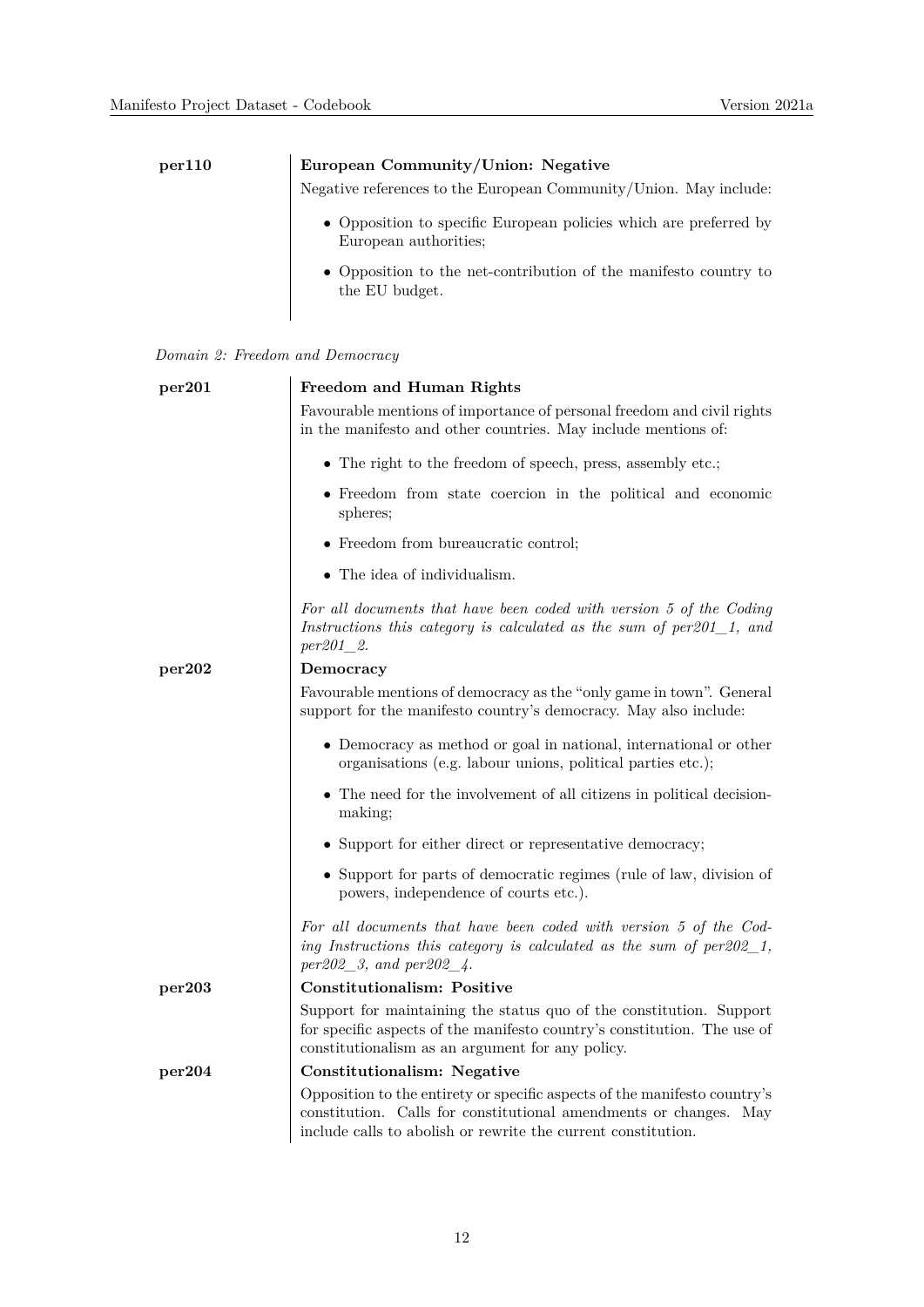|  |  | Domain 3: Political System |  |
|--|--|----------------------------|--|
|--|--|----------------------------|--|

| per301 | Decentralization                                                                                                                                                                                                                                                                                                                                                                                                              |
|--------|-------------------------------------------------------------------------------------------------------------------------------------------------------------------------------------------------------------------------------------------------------------------------------------------------------------------------------------------------------------------------------------------------------------------------------|
|        | Support for federalism or decentralisation of political and/or economic<br>power. May include:                                                                                                                                                                                                                                                                                                                                |
|        | • Favourable mentions of the territorial subsidiary principle;                                                                                                                                                                                                                                                                                                                                                                |
|        | • More autonomy for any sub-national level in policy making<br>and/or economics, including municipalities;                                                                                                                                                                                                                                                                                                                    |
|        | • Support for the continuation and importance of local and regional<br>customs and symbols and/or deference to local expertise;                                                                                                                                                                                                                                                                                               |
|        | • Favourable mentions of special consideration for sub-national ar-<br>eas.                                                                                                                                                                                                                                                                                                                                                   |
| per302 | Centralisation                                                                                                                                                                                                                                                                                                                                                                                                                |
|        | General opposition to political decision-making at lower political levels.<br>Support for unitary government and for more centralisation in political<br>and administrative procedures.                                                                                                                                                                                                                                       |
| per303 | Governmental and Administrative Efficiency                                                                                                                                                                                                                                                                                                                                                                                    |
|        | Need for efficiency and economy in government and administration<br>and/or the general appeal to make the process of government and<br>administration cheaper and more efficient. May include:                                                                                                                                                                                                                                |
|        | • Restructuring the civil service;                                                                                                                                                                                                                                                                                                                                                                                            |
|        | • Cutting down on the civil service;                                                                                                                                                                                                                                                                                                                                                                                          |
|        | • Improving bureaucratic procedures.                                                                                                                                                                                                                                                                                                                                                                                          |
|        | Note: Specific policy positions overrule this category! If there is no<br>specific policy position, however, this category applies.                                                                                                                                                                                                                                                                                           |
| per304 | <b>Political Corruption</b>                                                                                                                                                                                                                                                                                                                                                                                                   |
|        | Need to eliminate political corruption and associated abuses of political<br>and/or bureaucratic power. Need to abolish clientelist structures and<br>practices.                                                                                                                                                                                                                                                              |
| per305 | Political Authority                                                                                                                                                                                                                                                                                                                                                                                                           |
|        | References to the manifesto party's competence to govern and/or other<br>party's lack of such competence. Also includes favourable mentions of<br>the desirability of a strong and/or stable government in general.<br>For all documents that have been coded with version 5 of the Cod-<br>ing Instructions this category is calculated as the sum of $per305\_1$ ,<br>per305_2, per305_3, per305_4, per305_5, and per305_6. |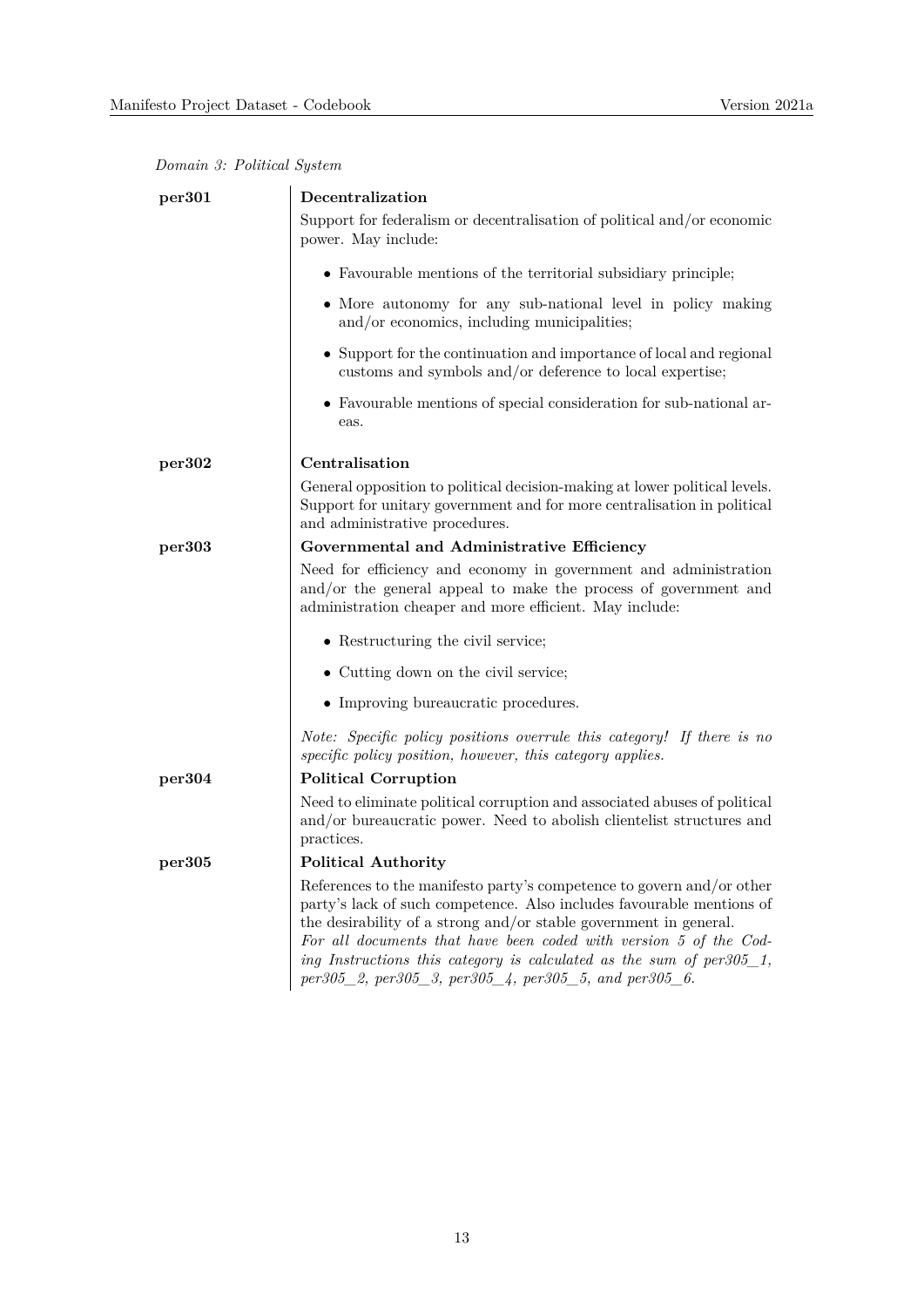|  |  | Domain 4: Economy |
|--|--|-------------------|
|--|--|-------------------|

| per <sub>401</sub> | <b>Free Market Economy</b>                                                                                                                                                                                               |
|--------------------|--------------------------------------------------------------------------------------------------------------------------------------------------------------------------------------------------------------------------|
|                    | Favourable mentions of the free market and free market capitalism as<br>an economic model. May include favourable references to:                                                                                         |
|                    | • Laissez-faire economy;                                                                                                                                                                                                 |
|                    | • Superiority of individual enterprise over state and control sys-<br>tems;                                                                                                                                              |
|                    | • Private property rights;                                                                                                                                                                                               |
|                    | • Personal enterprise and initiative;                                                                                                                                                                                    |
|                    | • Need for unhampered individual enterprises.                                                                                                                                                                            |
| per402             | <b>Incentives: Positive</b>                                                                                                                                                                                              |
|                    | Favourable mentions of supply side oriented economic policies (assis-<br>tance to businesses rather than consumers). May include:                                                                                        |
|                    | $\bullet$ Financial and other incentives such as subsidies, tax breaks etc.;                                                                                                                                             |
|                    | • Wage and tax policies to induce enterprise;                                                                                                                                                                            |
|                    | • Encouragement to start enterprises.                                                                                                                                                                                    |
| per403             | <b>Market Regulation</b><br>Support for policies designed to create a fair and open economic mar-<br>ket. May include:                                                                                                   |
|                    | • Calls for increased consumer protection;                                                                                                                                                                               |
|                    | • Increasing economic competition by preventing monopolies and<br>other actions disrupting the functioning of the market;                                                                                                |
|                    | • Defence of small businesses against disruptive powers of big busi-<br>nesses;                                                                                                                                          |
|                    | • Social market economy.                                                                                                                                                                                                 |
| per404             | <b>Economic Planning</b>                                                                                                                                                                                                 |
|                    | Favourable mentions of long-standing economic planning by the gov-<br>ernment. May be:                                                                                                                                   |
|                    | • Policy plans, strategies, policy patterns etc.;                                                                                                                                                                        |
|                    | • Of a consultative or indicative nature.                                                                                                                                                                                |
| per405             | Corporatism/Mixed Economy                                                                                                                                                                                                |
|                    | Favourable mentions of cooperation of government, employers, and<br>trade unions simultaneously. The collaboration of employers and em-<br>ployee organisations in overall economic planning supervised by the<br>state. |
|                    | Note:<br>This category was not used for Austria up to 1979, for New<br>Zealand up to 1981, and for Sweden up to 1988.                                                                                                    |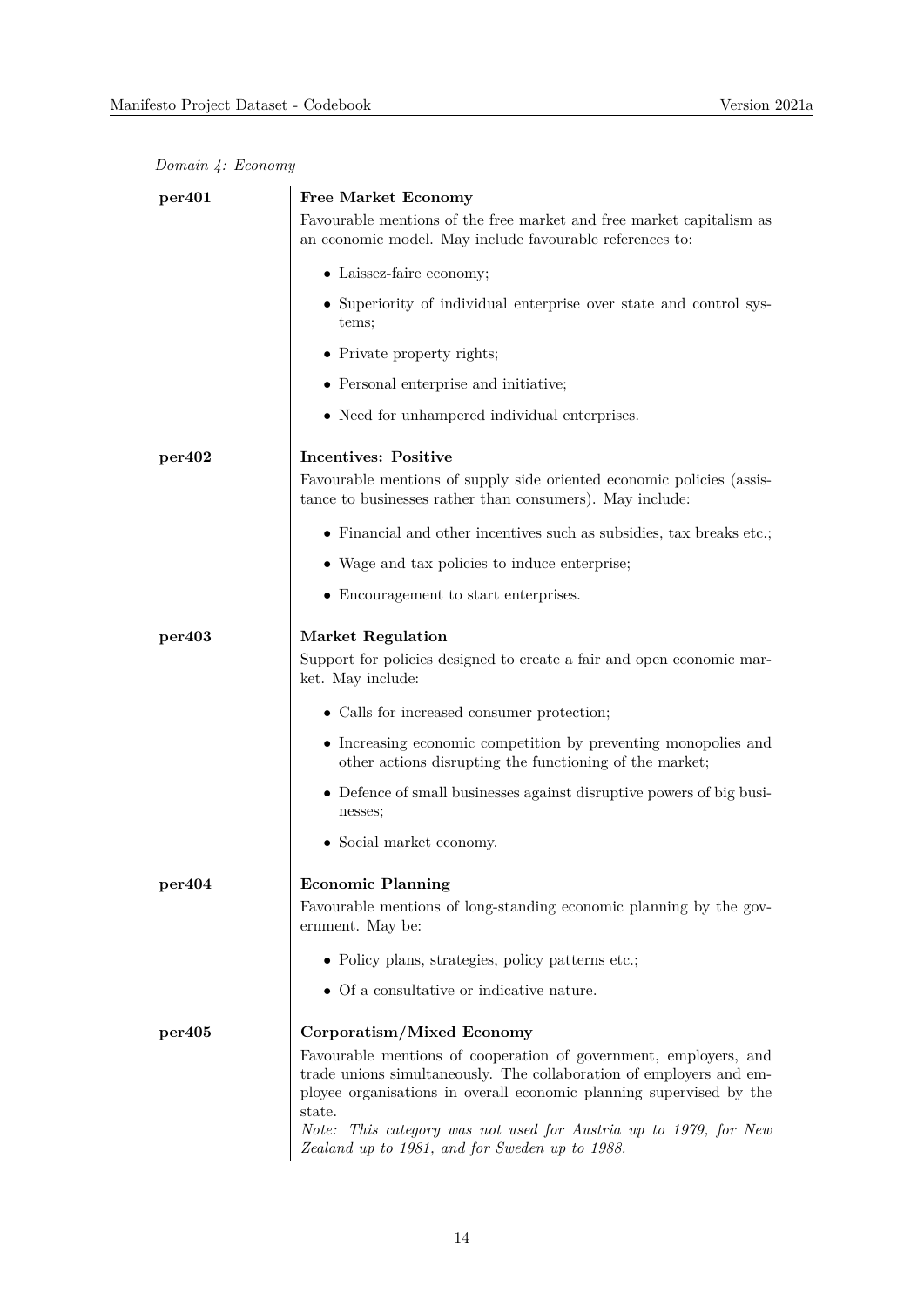| per406             | Protectionism: Positive                                                                                                                                                                                                                                                                                     |
|--------------------|-------------------------------------------------------------------------------------------------------------------------------------------------------------------------------------------------------------------------------------------------------------------------------------------------------------|
|                    | Favourable mentions of extending or maintaining the protection of in-<br>ternal markets (by the manifesto or other countries). Measures may<br>include:                                                                                                                                                     |
|                    | $\bullet$ Tariffs;                                                                                                                                                                                                                                                                                          |
|                    | • Quota restrictions;                                                                                                                                                                                                                                                                                       |
|                    | • Export subsidies.                                                                                                                                                                                                                                                                                         |
| per407             | Protectionism: Negative                                                                                                                                                                                                                                                                                     |
|                    | Support for the concept of free trade and open markets. Call for abol-<br>ishing all means of market protection (in the manifesto or any other<br>country).                                                                                                                                                 |
| per408             | <b>Economic Goals</b>                                                                                                                                                                                                                                                                                       |
|                    | Broad and general economic goals that are not mentioned in relation to<br>any other category. General economic statements that fail to include<br>any specific goal.<br>Note: Specific policy positions overrule this category! If there is no<br>specific policy position, however, this category applies. |
| per <sub>409</sub> | <b>Keynesian Demand Management</b>                                                                                                                                                                                                                                                                          |
|                    | Favourable mentions of demand side oriented economic policies (as-<br>sistance to consumers rather than businesses). Particularly includes<br>increase private demand through                                                                                                                               |
|                    | • Increasing public demand;                                                                                                                                                                                                                                                                                 |
|                    | • Increasing social expenditures.                                                                                                                                                                                                                                                                           |
|                    | May also include:                                                                                                                                                                                                                                                                                           |
|                    | • Stabilisation in the face of depression;                                                                                                                                                                                                                                                                  |
|                    | • Government stimulus plans in the face of economic crises.                                                                                                                                                                                                                                                 |
| per410             | <b>Economic Growth: Positive</b>                                                                                                                                                                                                                                                                            |
|                    | The paradigm of economic growth. Includes:                                                                                                                                                                                                                                                                  |
|                    | • General need to encourage or facilitate greater production;                                                                                                                                                                                                                                               |
|                    | • Need for the government to take measures to aid economic<br>growth.                                                                                                                                                                                                                                       |
|                    |                                                                                                                                                                                                                                                                                                             |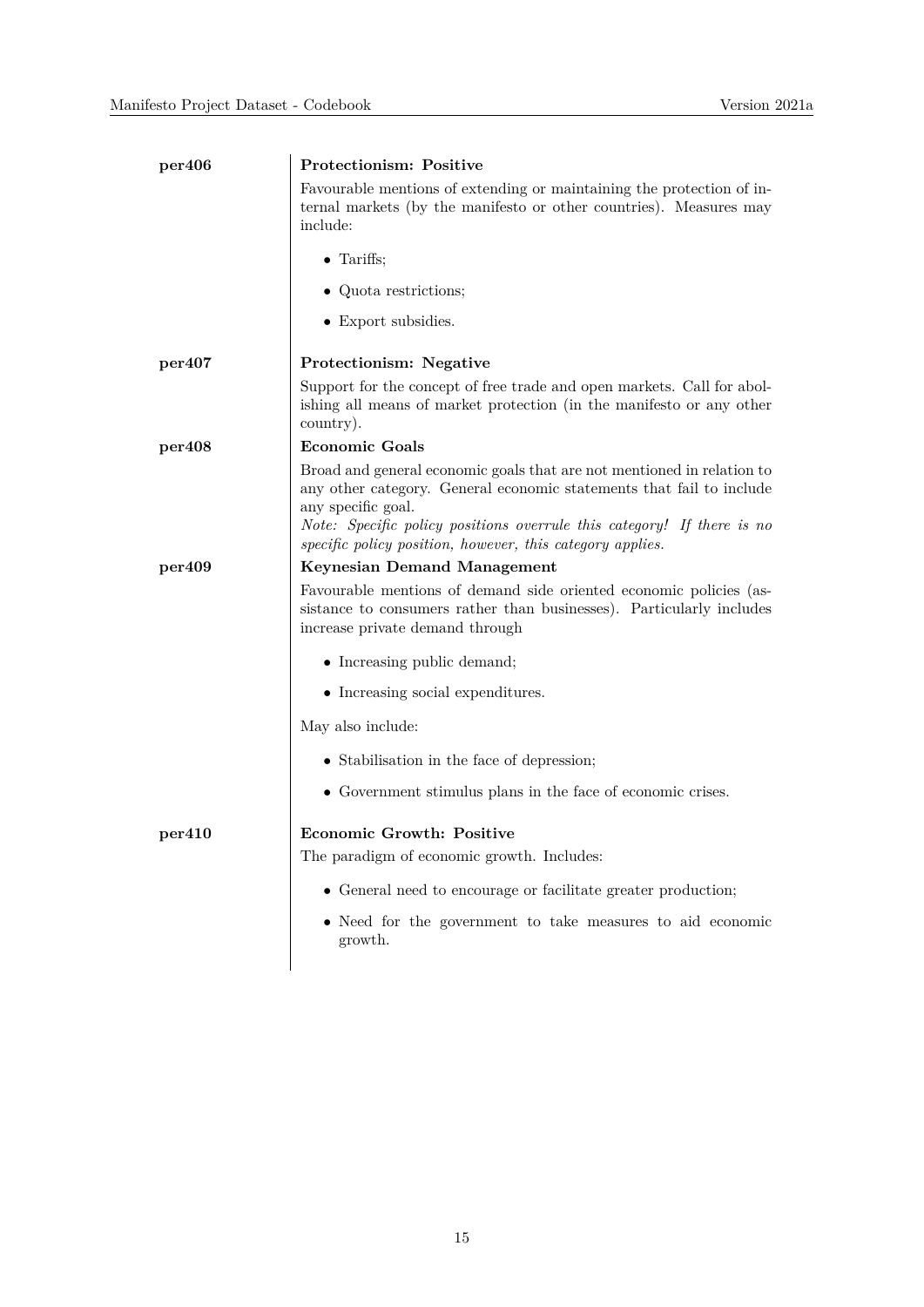| per411 | Technology and Infrastructure: Positive                                                                                                                                                                                                                                                                                                                                                                                                                                                                       |
|--------|---------------------------------------------------------------------------------------------------------------------------------------------------------------------------------------------------------------------------------------------------------------------------------------------------------------------------------------------------------------------------------------------------------------------------------------------------------------------------------------------------------------|
|        | Importance of modernisation of industry and updated methods of<br>transport and communication. May include:                                                                                                                                                                                                                                                                                                                                                                                                   |
|        | • Importance of science and technological developments in indus-<br>try;                                                                                                                                                                                                                                                                                                                                                                                                                                      |
|        | • Need for training and research within the economy (This does<br>not imply education in general (see category 506);                                                                                                                                                                                                                                                                                                                                                                                          |
|        | • Calls for public spending on infrastructure such as roads and<br>bridges;                                                                                                                                                                                                                                                                                                                                                                                                                                   |
|        | • Support for public spending on technological infrastructure (e.g.:<br>broadband internet, etc.).                                                                                                                                                                                                                                                                                                                                                                                                            |
| per412 | <b>Controlled Economy</b>                                                                                                                                                                                                                                                                                                                                                                                                                                                                                     |
|        | Support for direct government control of economy. May include, for<br>instance:                                                                                                                                                                                                                                                                                                                                                                                                                               |
|        | • Control over prices;                                                                                                                                                                                                                                                                                                                                                                                                                                                                                        |
|        | • Introduction of minimum wages.                                                                                                                                                                                                                                                                                                                                                                                                                                                                              |
| per413 | Nationalisation                                                                                                                                                                                                                                                                                                                                                                                                                                                                                               |
|        | Favourable mentions of government ownership of industries, either<br>partial or complete; calls for keeping nationalised industries in state<br>hand or nationalising currently private industries. May also include<br>favourable mentions of government ownership of land.                                                                                                                                                                                                                                  |
| per414 | Economic Orthodoxy                                                                                                                                                                                                                                                                                                                                                                                                                                                                                            |
|        | Need for economically healthy government policy making. May include<br>calls for:                                                                                                                                                                                                                                                                                                                                                                                                                             |
|        | • Reduction of budget deficits;                                                                                                                                                                                                                                                                                                                                                                                                                                                                               |
|        | $\bullet$ Retrenchment in crisis;                                                                                                                                                                                                                                                                                                                                                                                                                                                                             |
|        | • Thrift and savings in the face of economic hardship;                                                                                                                                                                                                                                                                                                                                                                                                                                                        |
|        | • Support for traditional economic institutions such as stock mar-<br>ket and banking system;                                                                                                                                                                                                                                                                                                                                                                                                                 |
|        | • Support for strong currency.                                                                                                                                                                                                                                                                                                                                                                                                                                                                                |
| per415 | <b>Marxist Analysis</b>                                                                                                                                                                                                                                                                                                                                                                                                                                                                                       |
|        | Positive references to Marxist-Leninist ideology and specific use of<br>Marxist-Leninist terminology by the manifesto party (typically but<br>not necessary by communist parties).<br>Note: This category was not used for Austria 1945-1979, for Australia,<br>Japan and the United States up to 1980; for Belgium, Ireland, The<br>Netherlands and New Zealand up to 1981; for Italy and Britain up to<br>1983; for Denmark, Luxembourg and Israel up to 1984; for Canada,<br>France and Sweden up to 1988. |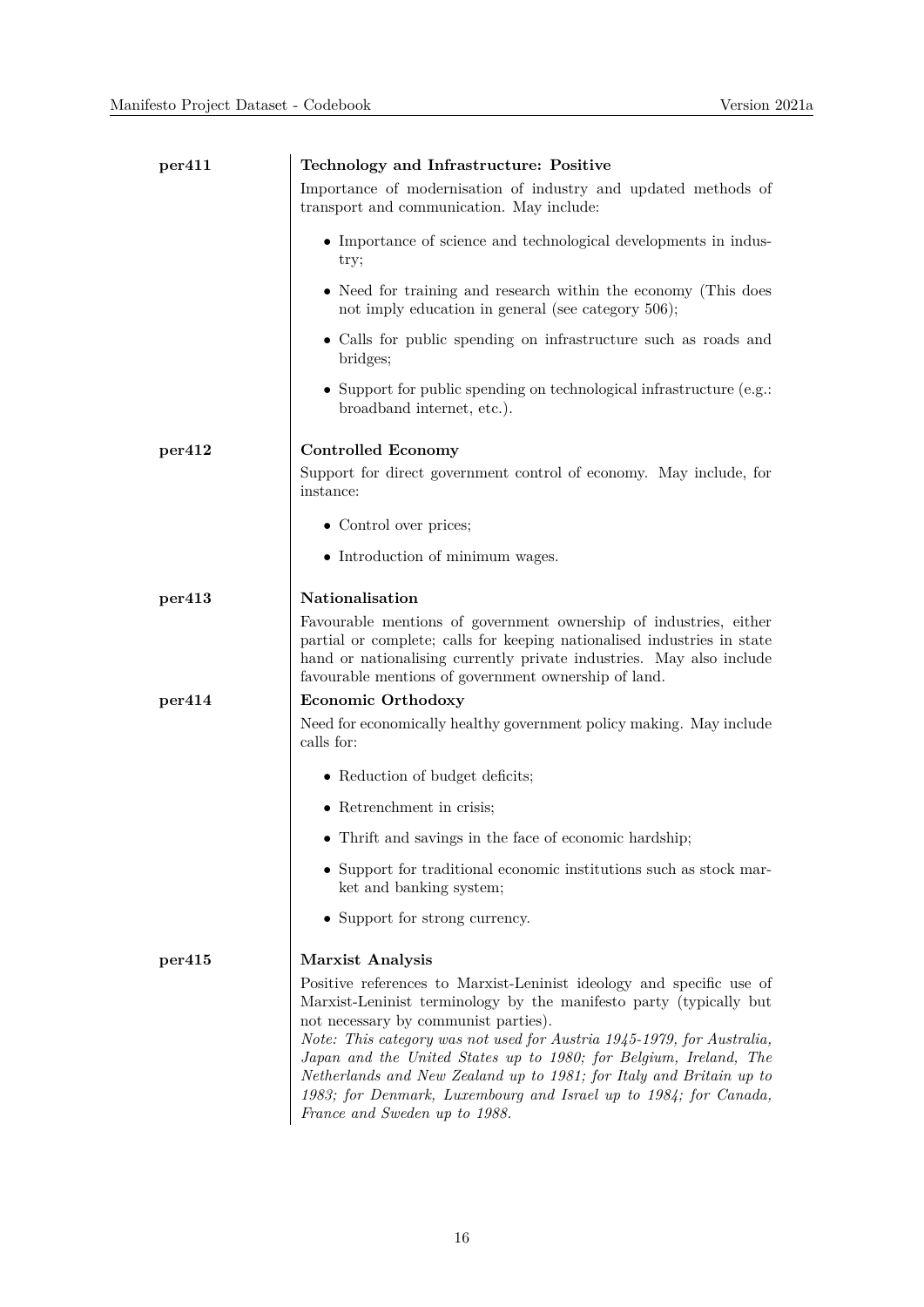#### **per416 Anti-Growth Economy: Positive**

Favourable mentions of anti-growth politics. Rejection of the idea that all growth is good growth. Opposition to growth that causes environmental or societal harm. Call for sustainable economic development. *For all documents that have been coded with version 5 of the Coding Instructions this category is calculated as the sum of per416\_1, and per416\_2.*

*Note: This category was not used for Austria 1945-1979, for Australia, Japan and the United States up to 1980; for Belgium, Ireland, The Netherlands and New Zealand up to 1981; for Italy and Britain up to 1983; for Denmark, Luxembourg and Israel up to 1984; for Canada, France and Sweden up to 1988; and for Norway up to 1989. Test codings, however, have shown that parties before the beginning of the 1990s hardly ever advocated anti-growth policies.*

*Domain 5: Welfare and Quality of Life*

| General policies in favour of protecting the environment, fighting cli-       |
|-------------------------------------------------------------------------------|
|                                                                               |
|                                                                               |
|                                                                               |
|                                                                               |
|                                                                               |
| May include a great variance of policies that have the unified <i>goal</i> of |
|                                                                               |
| Need for state funding of cultural and leisure facilities including arts      |
|                                                                               |
| • The need to encourage cultural mass media and worthwhile                    |
|                                                                               |
| Concept of social justice and the need for fair treatment of all people.      |
|                                                                               |
|                                                                               |
|                                                                               |
| $\bullet$ The end of discrimination (e.g. racial or sexual discrimination).   |
|                                                                               |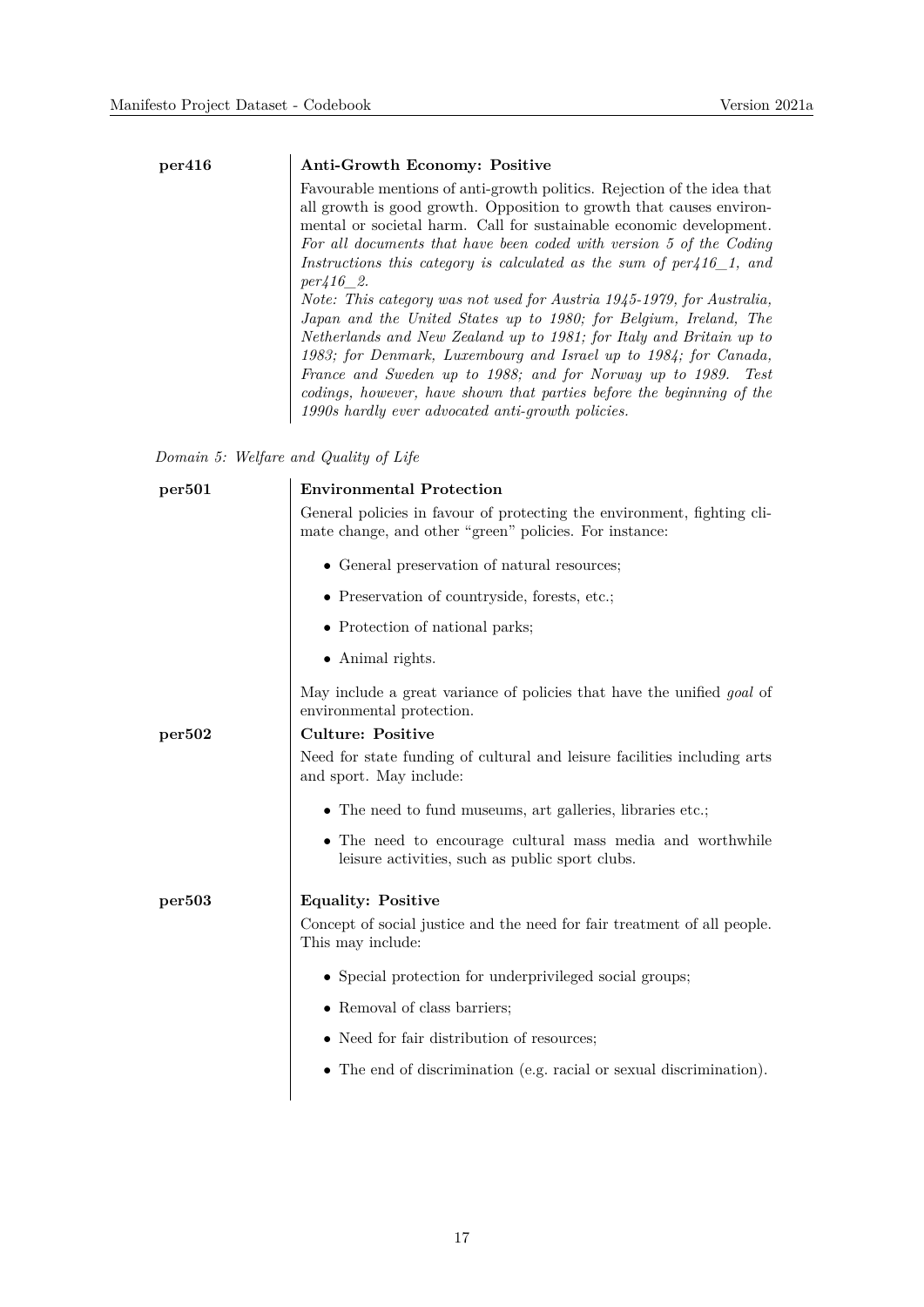| per504 | Welfare State Expansion                                                                                                                                                      |
|--------|------------------------------------------------------------------------------------------------------------------------------------------------------------------------------|
|        | Favourable mentions of need to introduce, maintain or expand any<br>public social service or social security scheme. This includes, for ex-<br>ample, government funding of: |
|        | $\bullet$ Health care                                                                                                                                                        |
|        | $\bullet$ Child care                                                                                                                                                         |
|        | • Elder care and pensions                                                                                                                                                    |
|        | $\bullet$ Social housing                                                                                                                                                     |
|        | Note: This category excludes education.                                                                                                                                      |
| per505 | <b>Welfare State Limitation</b>                                                                                                                                              |
|        | Limiting state expenditures on social services or social security.<br>Favourable mentions of the social subsidiary principle (i.e. private care<br>before state care);       |
| per506 | <b>Education Expansion</b>                                                                                                                                                   |
|        | Need to expand and/or improve educational provision at all levels.<br>Note: This excludes technical training which is coded under 411.                                       |
| per507 | <b>Education Limitation</b>                                                                                                                                                  |
|        | Limiting state expenditure on education. May include:                                                                                                                        |
|        | • The introduction or expansion of study fees at all educational<br>levels                                                                                                   |
|        | • Increasing the number of private schools.                                                                                                                                  |
|        |                                                                                                                                                                              |

| Domain 6: Fabric of Society |  |  |  |  |
|-----------------------------|--|--|--|--|
|-----------------------------|--|--|--|--|

| per601 | National Way of Life: Positive                                                                                                                                      |
|--------|---------------------------------------------------------------------------------------------------------------------------------------------------------------------|
|        | Favourable mentions of the manifesto country's nation, history, and<br>general appeals. May include:                                                                |
|        | • Support for established national ideas;                                                                                                                           |
|        | • General appeals to pride of citizenship;                                                                                                                          |
|        | • Appeals to patriotism;                                                                                                                                            |
|        | • Appeals to nationalism;                                                                                                                                           |
|        | • Suspension of some freedoms in order to protect the state against<br>subversion.                                                                                  |
|        | For all documents that have been coded with version 5 of the Coding<br>Instructions this category is calculated as the sum of $per601\_1$ , and<br><i>per601</i> 2. |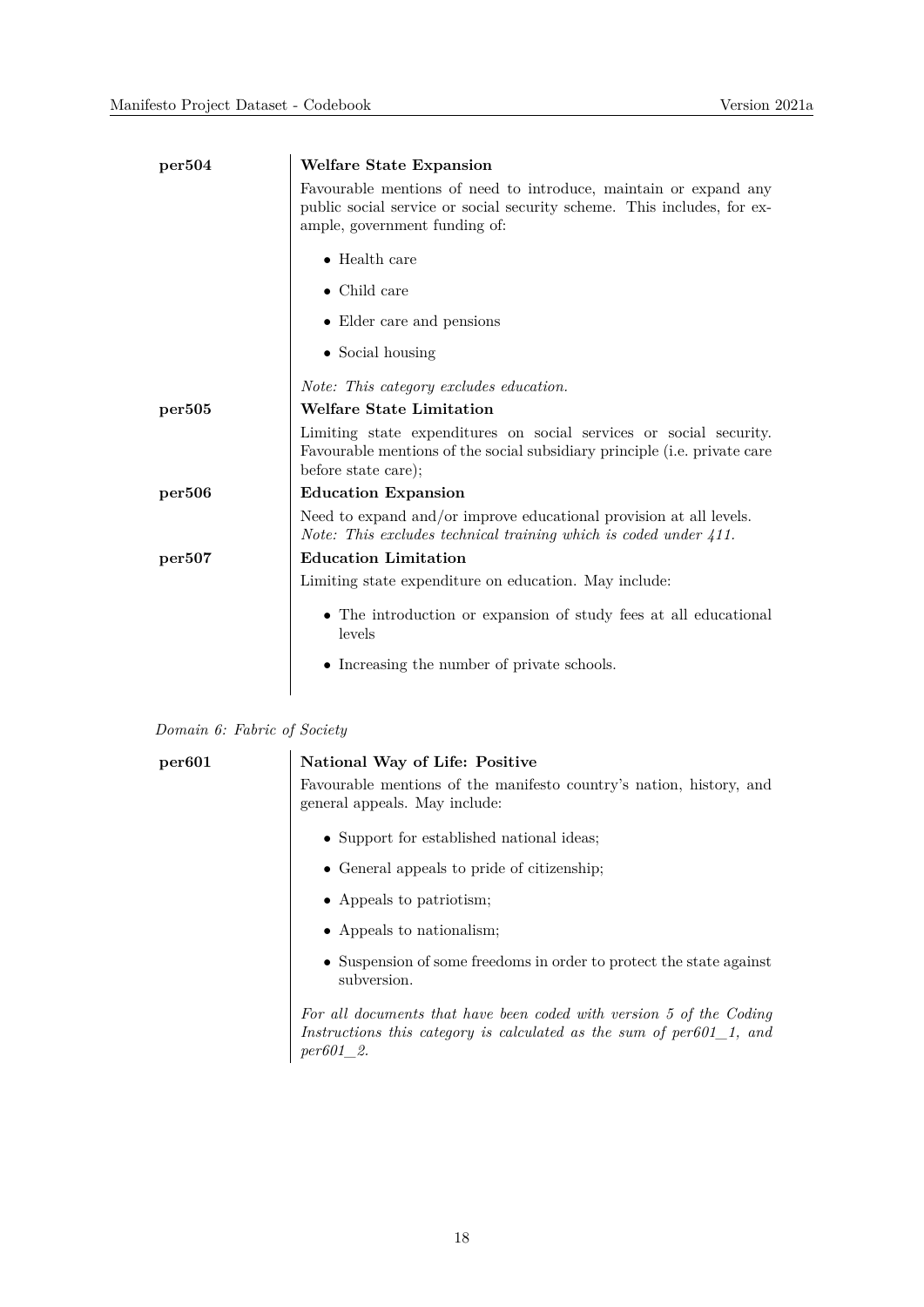| per602             | National Way of Life: Negative                                                                                                                                                                      |
|--------------------|-----------------------------------------------------------------------------------------------------------------------------------------------------------------------------------------------------|
|                    | Unfavourable mentions of the manifesto country's nation and history.<br>May include:                                                                                                                |
|                    | • Opposition to patriotism;                                                                                                                                                                         |
|                    | • Opposition to nationalism;                                                                                                                                                                        |
|                    | • Opposition to the existing national state, national pride, and<br>national ideas.                                                                                                                 |
|                    | For all documents that have been coded with version 5 of the Coding<br>Instructions this category is calculated as the sum of $per602\_1$ , and<br>$per602\_2.$                                     |
| per <sub>603</sub> | <b>Traditional Morality: Positive</b>                                                                                                                                                               |
|                    | Favourable mentions of traditional and/or religious moral values. May<br>include:                                                                                                                   |
|                    | • Prohibition, censorship and suppression of immorality and un-<br>seemly behaviour;                                                                                                                |
|                    | • Maintenance and stability of the traditional family as a value;                                                                                                                                   |
|                    | • Support for the role of religious institutions in state and society.                                                                                                                              |
| per604             | <b>Traditional Morality: Negative</b>                                                                                                                                                               |
|                    | Opposition to traditional and/or religious moral values. May include:                                                                                                                               |
|                    | • Support for divorce, abortion etc.;                                                                                                                                                               |
|                    | • General support for modern family composition;                                                                                                                                                    |
|                    | • Calls for the separation of church and state.                                                                                                                                                     |
| per605             | Law and Order: Positive                                                                                                                                                                             |
|                    | Favourable mentions of strict law enforcement, and tougher actions<br>against domestic crime. Only refers to the enforcement of the status<br>quo of the manifesto country's law code. May include: |
|                    | $\bullet\,$ Increasing support and resources for the police;                                                                                                                                        |
|                    | • Tougher attitudes in courts;                                                                                                                                                                      |
|                    | • Importance of internal security.                                                                                                                                                                  |
|                    | For all documents that have been coded with version 5 of the Coding                                                                                                                                 |

*Instructions this category is equal with per605\_1.*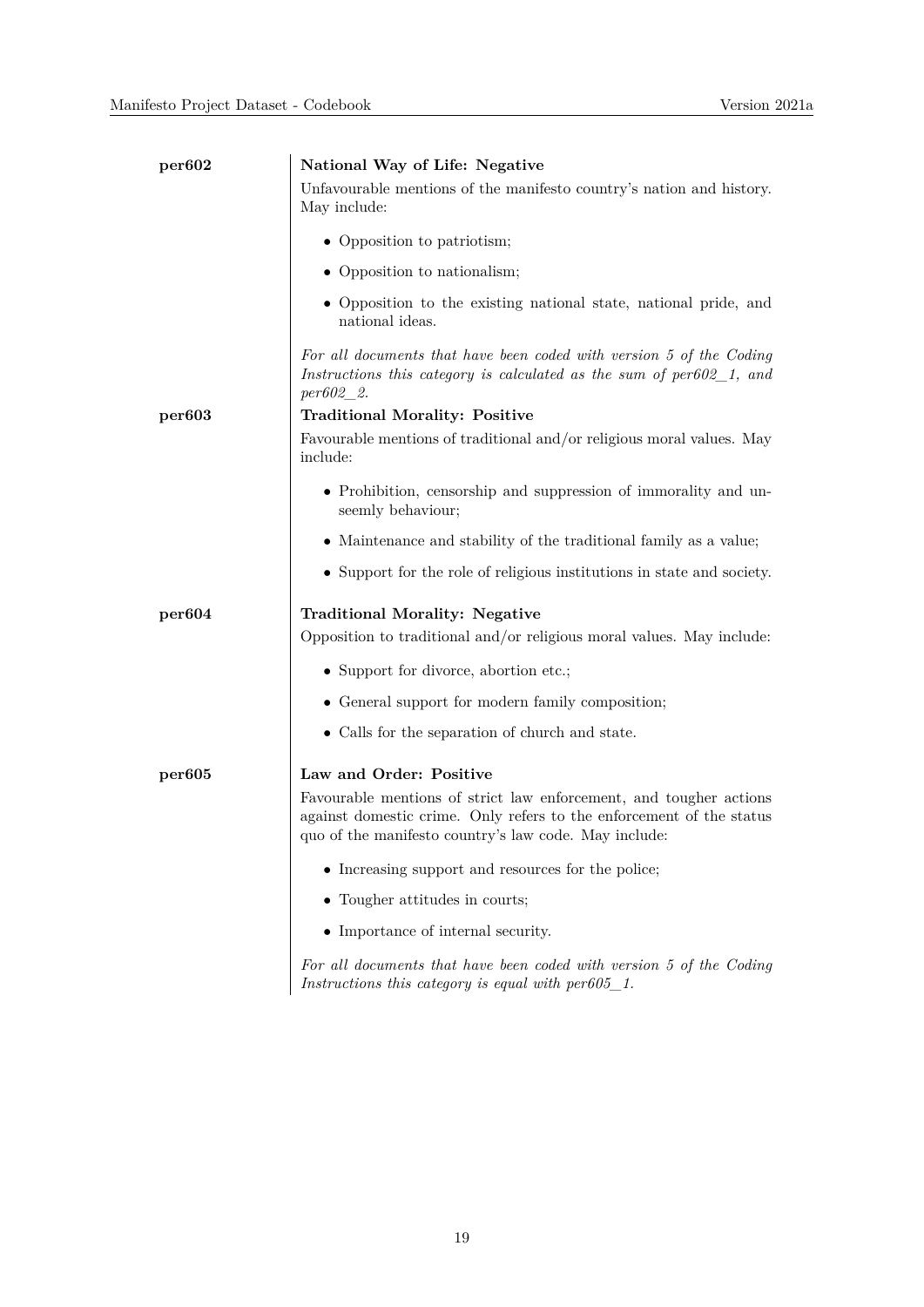| <b>Civic Mindedness: Positive</b>                                                                                                                                                                                                                                                                                      |
|------------------------------------------------------------------------------------------------------------------------------------------------------------------------------------------------------------------------------------------------------------------------------------------------------------------------|
| Appeals for national solidarity and the need for society to see itself as<br>united. Calls for solidarity with and help for fellow people, familiar<br>and unfamiliar. May include:                                                                                                                                    |
| • Favourable mention of the civil society;                                                                                                                                                                                                                                                                             |
| • Decrying anti-social attitudes in times of crisis;                                                                                                                                                                                                                                                                   |
| • Appeal for public spiritedness;                                                                                                                                                                                                                                                                                      |
| • Support for the public interest.                                                                                                                                                                                                                                                                                     |
| For all documents that have been coded with version 5 of the Coding<br>Instructions this category is calculated as the sum of $per606\_1$ , and<br>per606 2.                                                                                                                                                           |
| <b>Multiculturalism: Positive</b>                                                                                                                                                                                                                                                                                      |
| Favourable mentions of cultural diversity and cultural plurality within<br>domestic societies. May include the preservation of autonomy of reli-<br>gious, linguistic heritages within the country including special educa-<br>tional provisions.<br>For all documents that have been coded with version 5 of the Cod- |
| ing Instructions this category is calculated as the sum of $per607\_1$ ,<br>$per607_2$ , and $per607_3$ .                                                                                                                                                                                                              |
| Multiculturalism: Negative                                                                                                                                                                                                                                                                                             |
| The enforcement or encouragement of cultural integration. Appeals<br>for cultural homogeneity in society.<br>For all documents that have been coded with version 5 of the Cod-<br>ing Instructions this category is calculated as the sum of $per608-1$ ,<br>$per608\_2$ , and $per608\_3$ .                           |
|                                                                                                                                                                                                                                                                                                                        |

*Domain 7: Social Groups*

*Note: Specific policy positions overrule this domain (except 703)! If there is no specific policy position, however, these categories apply.*

### **per701 Labour Groups: Positive**

Favourable references to all labour groups, the working class, and unemployed workers in general. Support for trade unions and calls for the good treatment of all employees, including:

- More jobs;
- Good working conditions;
- Fair wages;
- Pension provisions etc.

#### **per702 Labour Groups: Negative** Negative references to labour groups and trade unions. May focus specifically on the danger of unions 'abusing power'.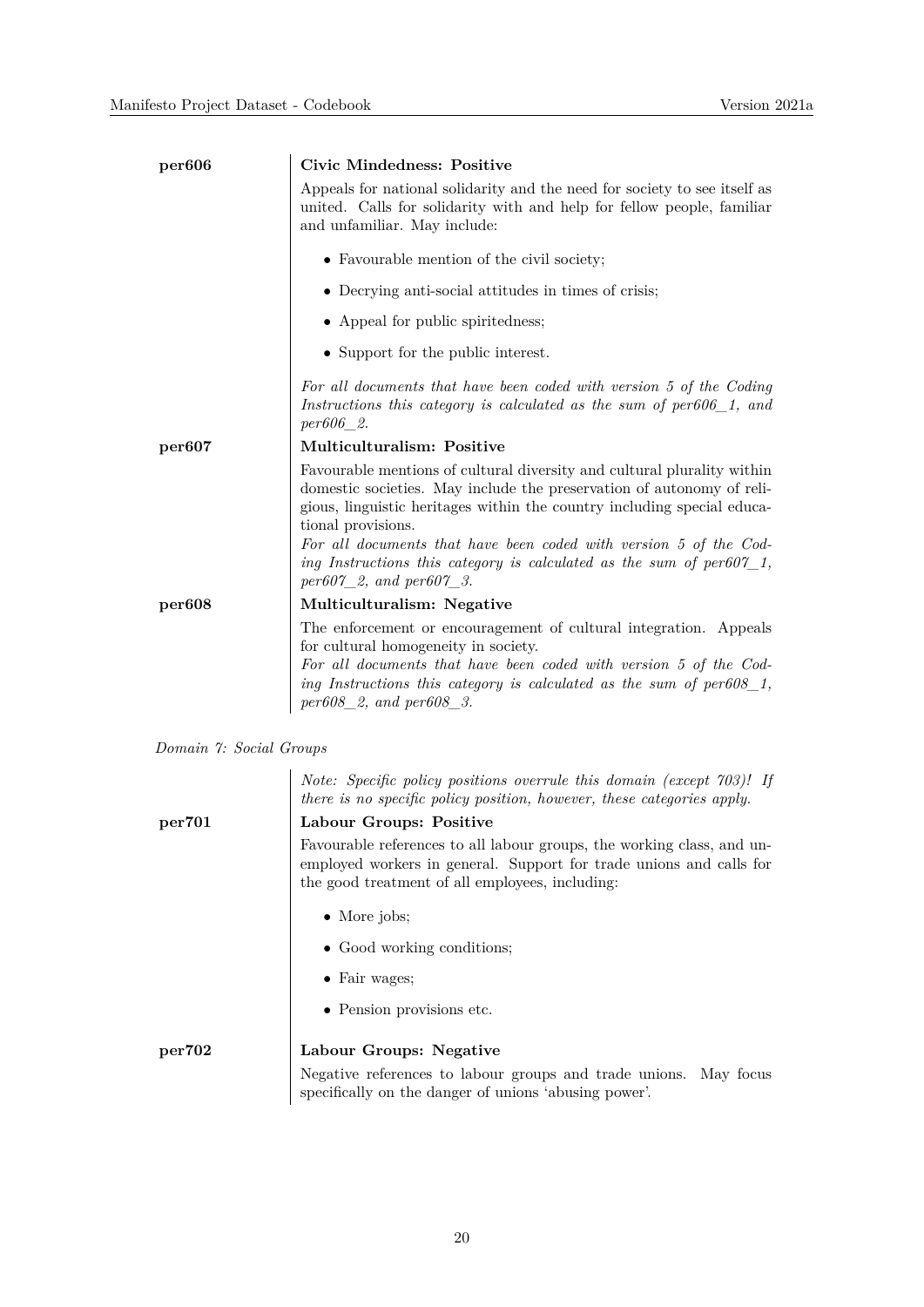| per703 | <b>Agriculture and Farmers: Positive</b>                                                                                                                                                                                                                                                                                                             |
|--------|------------------------------------------------------------------------------------------------------------------------------------------------------------------------------------------------------------------------------------------------------------------------------------------------------------------------------------------------------|
|        | Specific policies in favour of agriculture and farmers. Includes all types<br>of agriculture and farming practises. Only statements that have agri-<br>culture as the key goal should be included in this category.<br>For all documents that have been coded with version 5 of the Coding<br>Instructions this category is equal with $per703\_1$ . |
| per704 | Middle Class and Professional Groups                                                                                                                                                                                                                                                                                                                 |
|        | General favourable references to the middle class. Specifically, state-<br>ments may include references to:                                                                                                                                                                                                                                          |
|        | • Professional groups, (e.g.: doctors or lawyers);                                                                                                                                                                                                                                                                                                   |
|        | • White collar groups, (e.g.: bankers or office employees),                                                                                                                                                                                                                                                                                          |
|        | • Service sector groups (e.g.: IT industry employees);                                                                                                                                                                                                                                                                                               |
|        | • Old and/or new middle class.                                                                                                                                                                                                                                                                                                                       |
|        | Note: This is not an economical category but refers to the social<br>group(s).                                                                                                                                                                                                                                                                       |
| per705 | <b>Underprivileged Minority Groups</b>                                                                                                                                                                                                                                                                                                               |
|        | Very general favourable references to underprivileged minorities who<br>are defined neither in economic nor in demographic terms (e.g. the<br>handicapped, homosexuals, immigrants, indigenous). Only includes<br>favourable statements that cannot be classified in other categories<br>(e.g. 503, 504, 604, 607 etc.)                              |
| per706 | Non-economic Demographic Groups                                                                                                                                                                                                                                                                                                                      |
|        | General favourable mentions of demographically defined special inter-<br>est groups of all kinds. They may include:                                                                                                                                                                                                                                  |
|        | $\bullet$ Women;                                                                                                                                                                                                                                                                                                                                     |
|        | • University students;                                                                                                                                                                                                                                                                                                                               |
|        | • Old, young, or middle aged people.                                                                                                                                                                                                                                                                                                                 |
|        | Might include references to assistance to these groups, but only if these<br>do not fall under other categories (e.g. $503$ or $504$ ).                                                                                                                                                                                                              |
|        |                                                                                                                                                                                                                                                                                                                                                      |

*Sub-Categories (mostly for Central and Eastern European countries)*

| Data Entries<br>$per1011 - per7062$ |                                                                                                     |
|-------------------------------------|-----------------------------------------------------------------------------------------------------|
| per1011                             | Russia/USSR/CIS: Positive                                                                           |
|                                     | Favourable mentions of Russia, the USSR, the CMEA bloc or the Com-<br>munity of Independent States. |
| per1012                             | <b>Western States: Positive</b>                                                                     |
|                                     | Favourable mentions of Western states, including the USA and Ger-<br>many.                          |
| per1013                             | Eastern European Countries: Positive                                                                |
|                                     | Favourable mentions of Eastern European countries in general.                                       |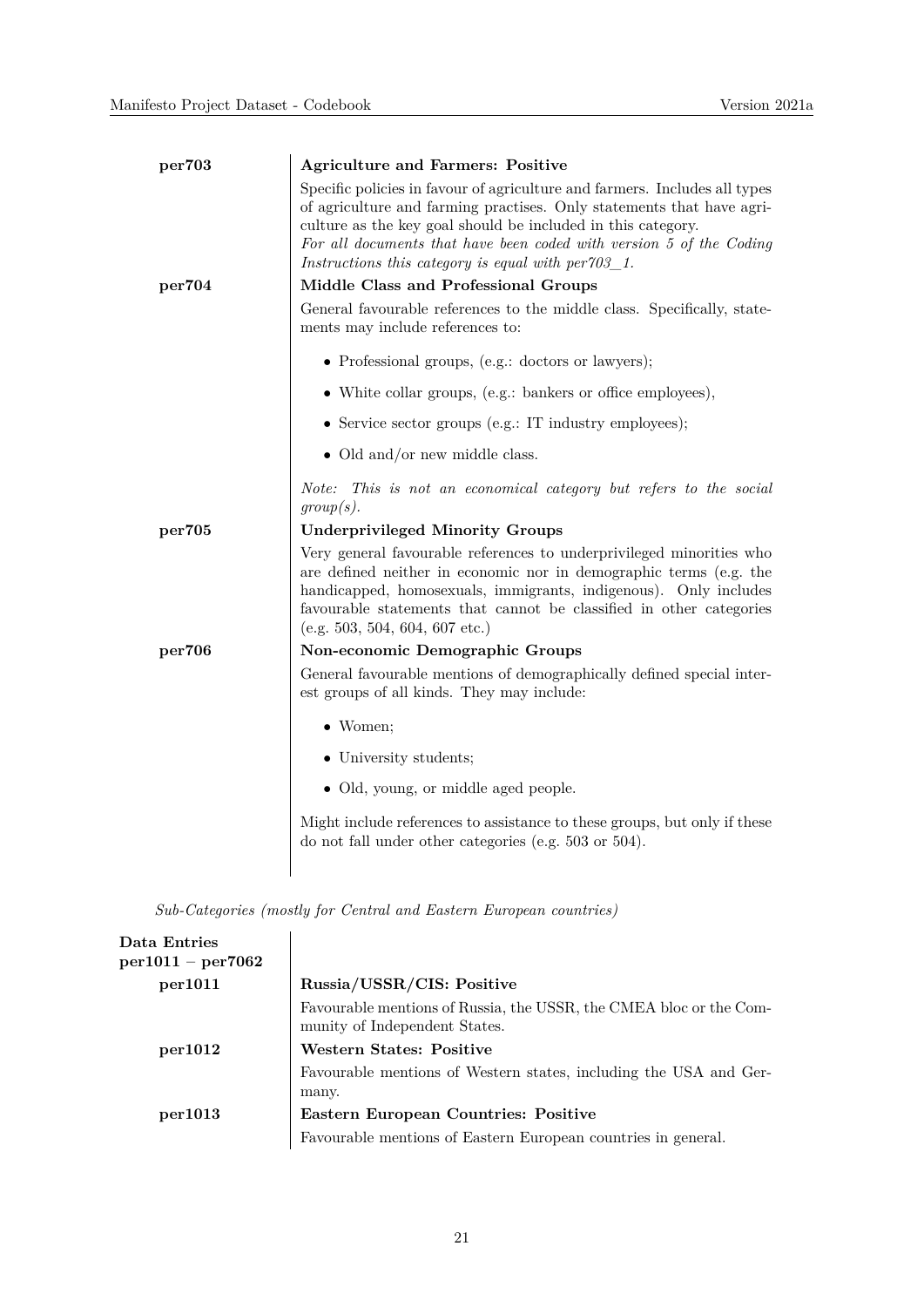| per1014 | <b>Baltic States: Positive</b>                                                                                                                                                           |
|---------|------------------------------------------------------------------------------------------------------------------------------------------------------------------------------------------|
|         | Favourable mentions of the Baltic states, including other states bor-<br>dering the Baltic Sea.                                                                                          |
| per1015 | <b>Nordic Council: Positive</b>                                                                                                                                                          |
|         | Favourable mentions of the Nordic Council.                                                                                                                                               |
| per1016 | <b>SFR Yugoslavia: Positive</b>                                                                                                                                                          |
|         | Favourable mentions of countries formerly belonging to SFR Yu-<br>goslavia including special relationships with Montenegro, Macedonia,<br>Slovenia, Croatia and Bosnia-Hercegovina.      |
| per1021 | Russia/USSR/CIS: Negative                                                                                                                                                                |
|         | Negative mentions of Russia, the USSR or the Community of Indepen-<br>dent States.                                                                                                       |
| per1022 | <b>Western States: Negative</b>                                                                                                                                                          |
|         | Negative mentions of Western states, including the USA and Germany.                                                                                                                      |
| per1023 | <b>East European Countries: Negative</b>                                                                                                                                                 |
|         | Negative mentions of Eastern European countries in general.                                                                                                                              |
| per1024 | <b>Baltic States: Negative</b>                                                                                                                                                           |
|         | Negative references to the Baltic states.                                                                                                                                                |
| per1025 | Nordic Council: Negative                                                                                                                                                                 |
|         | Negative references to the Nordic Council.                                                                                                                                               |
| per1026 | <b>SFR Yugoslavia: Negative</b>                                                                                                                                                          |
|         | Negative mentions of countries formerly belonging to SFR Yugoslavia<br>including negative references to Montenegro, Macedonia, Slovenia,<br>Croatia and Bosnia-Hercegovina.              |
| per1031 | <b>Russian Army: Negative</b>                                                                                                                                                            |
|         | Need to withdraw the Russian army from the territory of the manifesto<br>country; need to receive reparations for the damage caused by the<br>Russian army or other Soviet institutions. |
| per1032 | <b>Independence: Positive</b>                                                                                                                                                            |
|         | Favourable mentions of the independence and sovereignty of the man-<br>ifesto country.                                                                                                   |
| per1033 | <b>Rights of Nations: Positive</b>                                                                                                                                                       |
|         | Favourable mentions of freedom, rights and interests of nations.                                                                                                                         |
| per2021 | <b>Transition to Democracy</b>                                                                                                                                                           |
|         | General references to the transition process of one-party states to plu-<br>ralist democracy.                                                                                            |
| per2022 | Restrictive Citizenship: Positive                                                                                                                                                        |
|         | Favourable mentions of restrictions in citizenship; restrictions in en-<br>franchisement with respect to (ethnic) groups.                                                                |
| per2023 | Lax Citizenship: Positive                                                                                                                                                                |
|         | Favourable mentions of lax citizenship and election laws; no or few<br>restrictions in enfranchisement.                                                                                  |
| per2031 | <b>Presidential Regime: Positive</b>                                                                                                                                                     |
|         | Support for current presidential regime; statements in favour of a pow-<br>erful presidency.                                                                                             |
| per2032 | <b>Republic: Positive</b>                                                                                                                                                                |
|         | Support for the republican form of government as opposed to monar-<br>chy.                                                                                                               |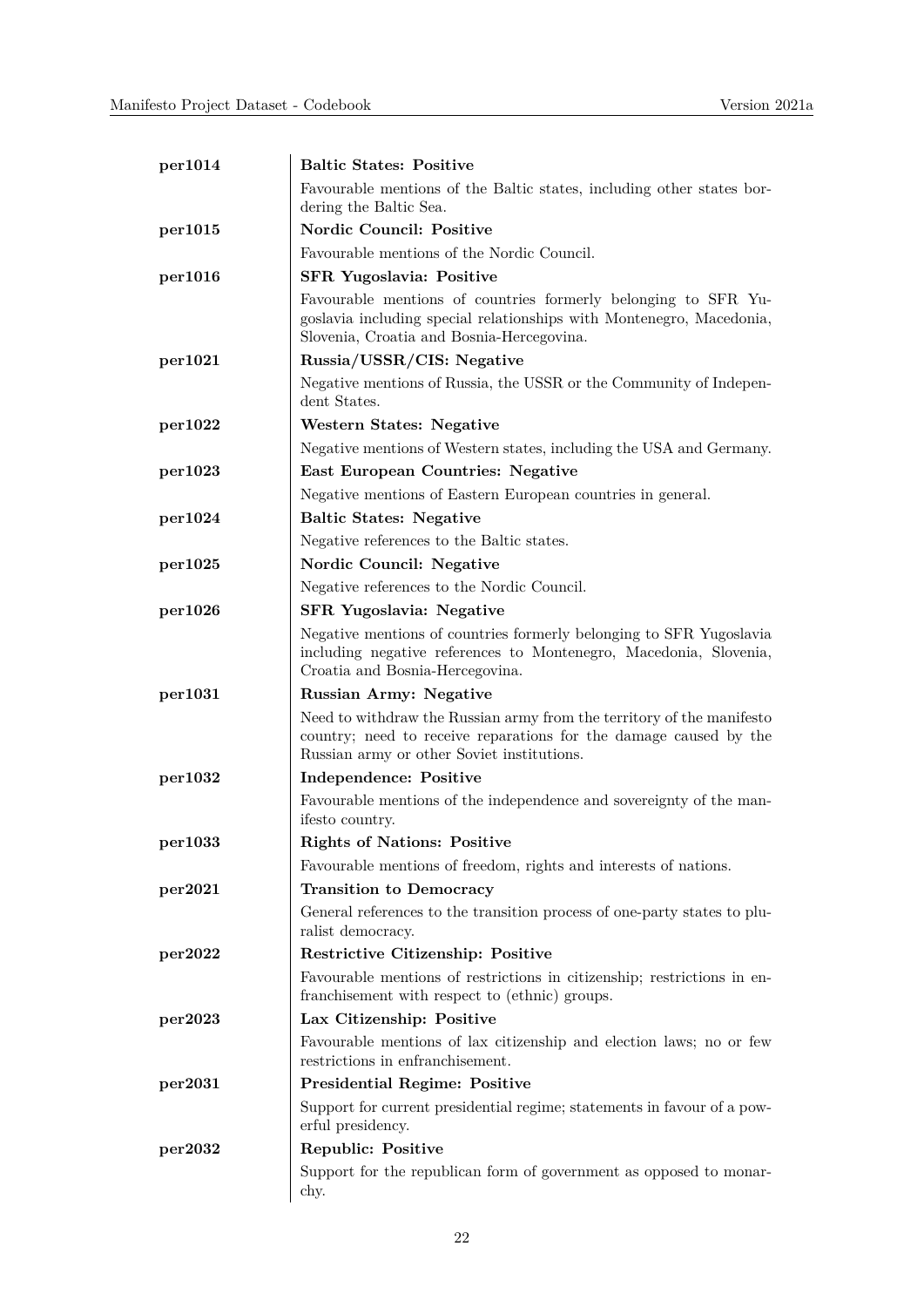| per2033 | <b>Checks and Balances: Positive</b>                                                                                                                                                                                                                  |
|---------|-------------------------------------------------------------------------------------------------------------------------------------------------------------------------------------------------------------------------------------------------------|
|         | Support for checks and balances and separation of powers, and specif-<br>ically for limiting the powers of the presidency by increasing legisla-<br>tive/judicial powers, or transferring some executive powers to the leg-<br>islature or judiciary. |
| per2041 | Monarchy: Positive                                                                                                                                                                                                                                    |
|         | Support for a monarchy, including conceptions of constitutional monar-<br>chy.                                                                                                                                                                        |
| per3011 | <b>Republican Powers: Positive</b>                                                                                                                                                                                                                    |
|         | Favourable mentions of stronger republican powers.                                                                                                                                                                                                    |
| per3051 | <b>Public Situation: Negative</b>                                                                                                                                                                                                                     |
|         | Negative references to the situation in public life after the founding<br>elections.                                                                                                                                                                  |
| per3052 | <b>Communist: Positive</b>                                                                                                                                                                                                                            |
|         | Co-operation with former authorities/communists in the transition pe-<br>riod; pro-communist involvement in the transition process; and 'let<br>sleeping dogs lie' in dealing with the nomenclature.                                                  |
| per3053 | <b>Communist: Negative</b>                                                                                                                                                                                                                            |
|         | Against communist involvement in democratic government; weeding<br>out the collaborators from governmental service; need for political<br>coalition except communist parties.                                                                         |
| per3054 | <b>Rehabilitation and Compensation: Positive</b>                                                                                                                                                                                                      |
|         | References to civic rehabilitation of politically persecuted people in<br>the communist era; references to juridical compensation concerning<br>communist expropriations; moral compensation.                                                         |
| per3055 | <b>Political Coalitions: Positive</b>                                                                                                                                                                                                                 |
|         | Positive references to the need of broader political coalition; need for<br>co-operation at the political level; necessity of collaboration among all<br>political forces.                                                                            |
| per4011 | <b>Privatisation: Positive</b>                                                                                                                                                                                                                        |
|         | Favourable references to privatisation.                                                                                                                                                                                                               |
| per4012 | Control of Economy: Negative                                                                                                                                                                                                                          |
|         | Negative references to the general need for direct governmental control<br>of the economy.                                                                                                                                                            |
| per4013 | Property-Restitution: Positive                                                                                                                                                                                                                        |
|         | Favourable references to the physical restitution of property to previous<br>owners.                                                                                                                                                                  |
| per4014 | <b>Privatisation Vouchers: Positive</b>                                                                                                                                                                                                               |
|         | Favourable references to privatisation vouchers.                                                                                                                                                                                                      |
| per4121 | Social Ownership: Positive                                                                                                                                                                                                                            |
|         | Favourable references to the creation or preservation of co-operative or<br>non-state social ownership within a market economy.                                                                                                                       |
| per4122 | Mixed Economy: Positive                                                                                                                                                                                                                               |
|         | Favourable references to mixed ownership within a market economy.                                                                                                                                                                                     |
| per4123 | Publicly-Owned Industry: Positive                                                                                                                                                                                                                     |
|         | Positive references to the concept of publicly-owned industries.                                                                                                                                                                                      |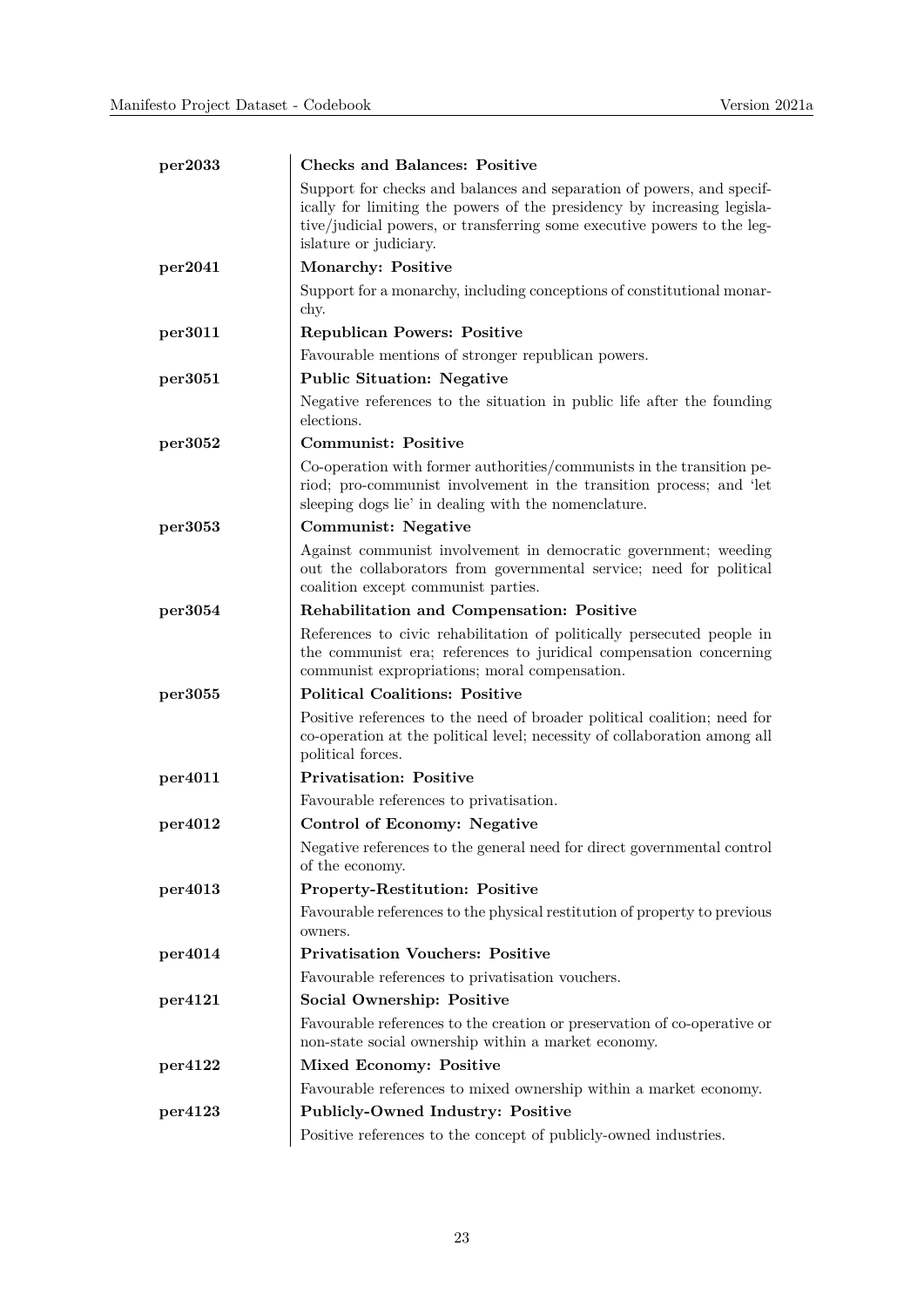| per4124 | <b>Socialist Property: Positive</b>                                                                                                                                                                                                                                                                                                                                      |
|---------|--------------------------------------------------------------------------------------------------------------------------------------------------------------------------------------------------------------------------------------------------------------------------------------------------------------------------------------------------------------------------|
|         | Positive references to socialist property, including public and co-                                                                                                                                                                                                                                                                                                      |
|         | operative property; negative references to privatisation.                                                                                                                                                                                                                                                                                                                |
| per4131 | <b>Property-Restitution: Negative</b>                                                                                                                                                                                                                                                                                                                                    |
|         | Negative references to the physical restitution of property to previous<br>owners.                                                                                                                                                                                                                                                                                       |
| per4132 | <b>Privatisation: Negative</b>                                                                                                                                                                                                                                                                                                                                           |
|         | Negative references to the privatisation system; need to change the<br>privatisation system.                                                                                                                                                                                                                                                                             |
| per5021 | Private-Public Mix in Culture: Positive                                                                                                                                                                                                                                                                                                                                  |
|         | Necessity of private provisions due to economic constraints; private<br>funding in addition to public activity.                                                                                                                                                                                                                                                          |
| per5031 | Private-Public Mix in Social Justice: Positive                                                                                                                                                                                                                                                                                                                           |
|         | Necessity of private initiatives due to economic constraints.                                                                                                                                                                                                                                                                                                            |
| per5041 | Private-Public Mix in Welfare: Positive                                                                                                                                                                                                                                                                                                                                  |
|         | Necessity of private welfare provisions due to economic constraints;<br>desirability of competition in welfare service provisions; private funding<br>in addition to public activity.                                                                                                                                                                                    |
| per5061 | <b>Private-Public Mix in Education: Positive</b>                                                                                                                                                                                                                                                                                                                         |
|         | Necessity of private education due to economic constraints; desirability<br>of competition in education.                                                                                                                                                                                                                                                                 |
| per6011 | The Karabakh Issue: Positive                                                                                                                                                                                                                                                                                                                                             |
|         | Positive references to the unity of Karabakh and Armenia or the recog-<br>nition of the independent Republic of Karabakh; rendering assistance<br>to Karabakh.                                                                                                                                                                                                           |
| per6012 | Rebuilding the USSR: Positive                                                                                                                                                                                                                                                                                                                                            |
|         | Favourable mentions of the reunification of all republics and nations<br>living on the former territory of the USSR into a new common (demo-<br>cratic) state or into a common economic space whereby the new union<br>would be the guarantor of the manifesto country's sovereignty; negative<br>references to the dissolution of the USSR and the respective treaties. |
| per6013 | <b>National Security: Positive</b>                                                                                                                                                                                                                                                                                                                                       |
|         | Support for or need to maintain national security in all spheres of social<br>life; policies devoted to this goal.                                                                                                                                                                                                                                                       |
| per6014 | Cyprus Issue                                                                                                                                                                                                                                                                                                                                                             |
|         | All references concerning the division of Cyprus in a Greek and a Turk-<br>ish part.                                                                                                                                                                                                                                                                                     |
| per6061 | <b>General Crisis</b>                                                                                                                                                                                                                                                                                                                                                    |
|         | Identification of a general crisis in the country.                                                                                                                                                                                                                                                                                                                       |
| per6071 | <b>Cultural Autonomy: Positive</b>                                                                                                                                                                                                                                                                                                                                       |
|         | Favourable mentions of cultural autonomy.                                                                                                                                                                                                                                                                                                                                |
| per6072 | Multiculturalism pro Roma: Positive                                                                                                                                                                                                                                                                                                                                      |
|         | Favourable mentions of cultural autonomy of Roma.                                                                                                                                                                                                                                                                                                                        |
| per6081 | Multiculturalism pro Roma: Negative                                                                                                                                                                                                                                                                                                                                      |
|         | Negative mentions of cultural autonomy of Roma.                                                                                                                                                                                                                                                                                                                          |
| per7051 | Minorities Inland: Positive                                                                                                                                                                                                                                                                                                                                              |
|         | References to manifesto country minorities in foreign countries; posi-<br>tive references to manifesto country minorities.                                                                                                                                                                                                                                               |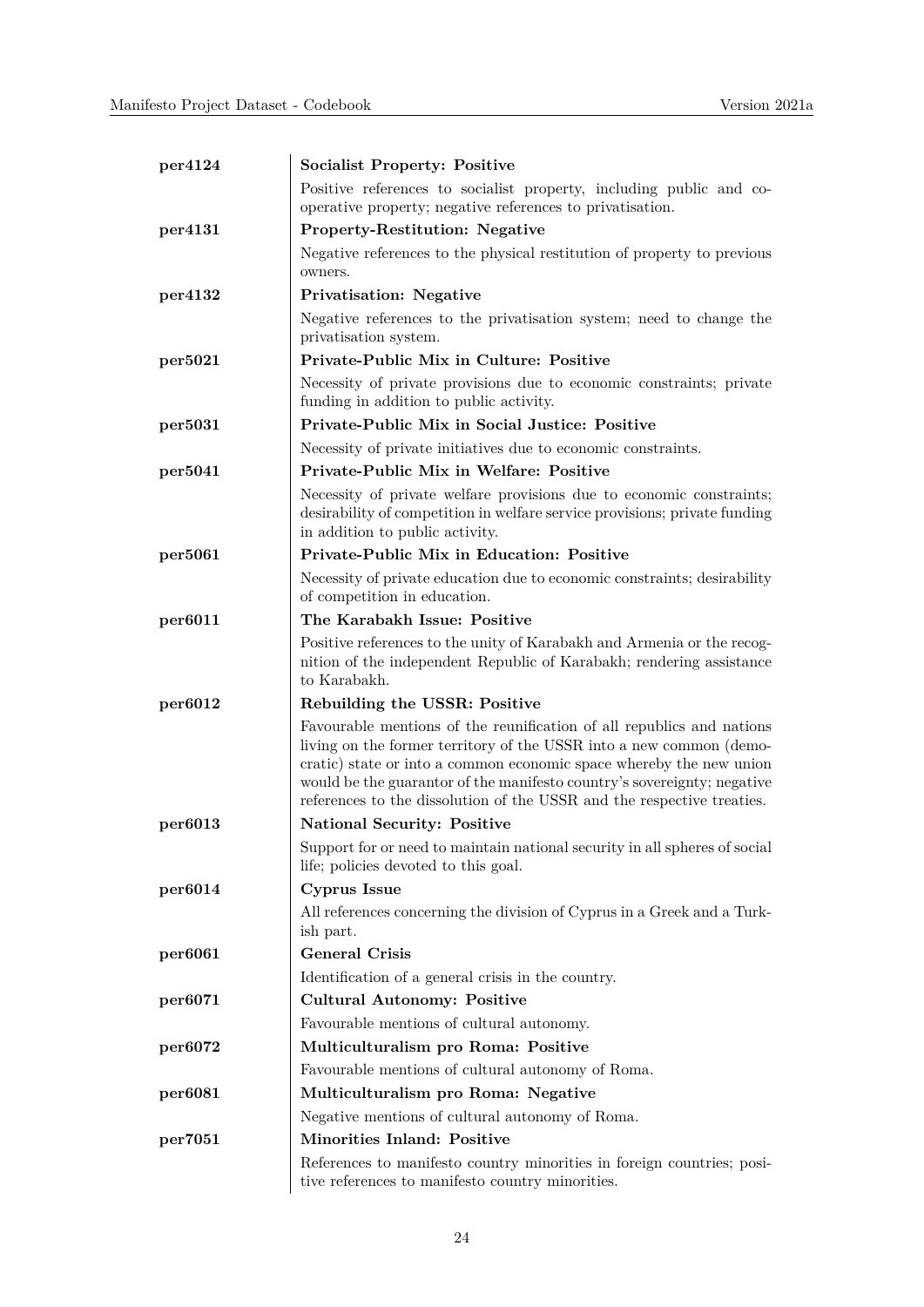| per7052 | Minorities Abroad: Positive                                                                                                                                                            |
|---------|----------------------------------------------------------------------------------------------------------------------------------------------------------------------------------------|
|         | References to ethnic minorities living in the manifesto country such as<br>Latvians living in Estonia.                                                                                 |
| per7061 | War Participants: Positive                                                                                                                                                             |
|         | Favourable mentions of, or need for, assistance to people taking part<br>in the war on the territory of ex-Yugoslavia.                                                                 |
| per7062 | Refugees: Positive                                                                                                                                                                     |
|         | Favourable mentions of, or need for, assistance to people who left<br>their homes because of the war (for instance, on the territory of ex-<br>Yugoslavia) or were forcibly displaced. |

*Sub-Categories (introduced with version 5 of the Coding Instructions)*

| Data Entries  | Subcategories (Type 2) used since version 5 of the Coding Instructions.                                                                                                                                     |
|---------------|-------------------------------------------------------------------------------------------------------------------------------------------------------------------------------------------------------------|
| $per103\_1$ – | All of these subcategories are aggregated to their main category in the                                                                                                                                     |
| per703_2      | dataset. The only exception to this rule are categories: $202-2$ , $605-2$<br>and $703\_2$ which are aggregated to the 000 / peruncod category.                                                             |
| per 103 1     | Anti-Imperialism: State Centred Anti-Imperialism                                                                                                                                                            |
|               | Negative references to imperial behaviour and/or negative references to<br>one state exerting strong influence (political, military or commercial)<br>over other states. May also include:                  |
|               | • Negative references to controlling other countries as if they were<br>part of an empire;                                                                                                                  |
|               | • Favourable references to greater self-government and indepen-<br>dence for colonies;                                                                                                                      |
|               | • Favourable mentions of de-colonisation.                                                                                                                                                                   |
| per103_2      | Anti-Imperialism: Foreign Financial Influence                                                                                                                                                               |
|               | Negative references and statements against international financial or-<br>ganisations or states using monetary means to assert strong influence<br>over the manifesto country or other states. May include: |
|               | • Statements against the World Bank, IMF etc.;                                                                                                                                                              |
|               | • Statements against the Washington Consensus;                                                                                                                                                              |
|               | • Statements against foreign debt circumscribing state actions.                                                                                                                                             |
| $per201-1$    | Freedom                                                                                                                                                                                                     |
|               | Favourable mentions of importance of personal freedom in the mani-<br>festo and other countries. May include mentions of:                                                                                   |
|               | • Freedom from state coercion in the political and economic<br>spheres;                                                                                                                                     |
|               | • Freedom from bureaucratic control;                                                                                                                                                                        |
|               | $\bullet$ The idea of individualism                                                                                                                                                                         |
|               |                                                                                                                                                                                                             |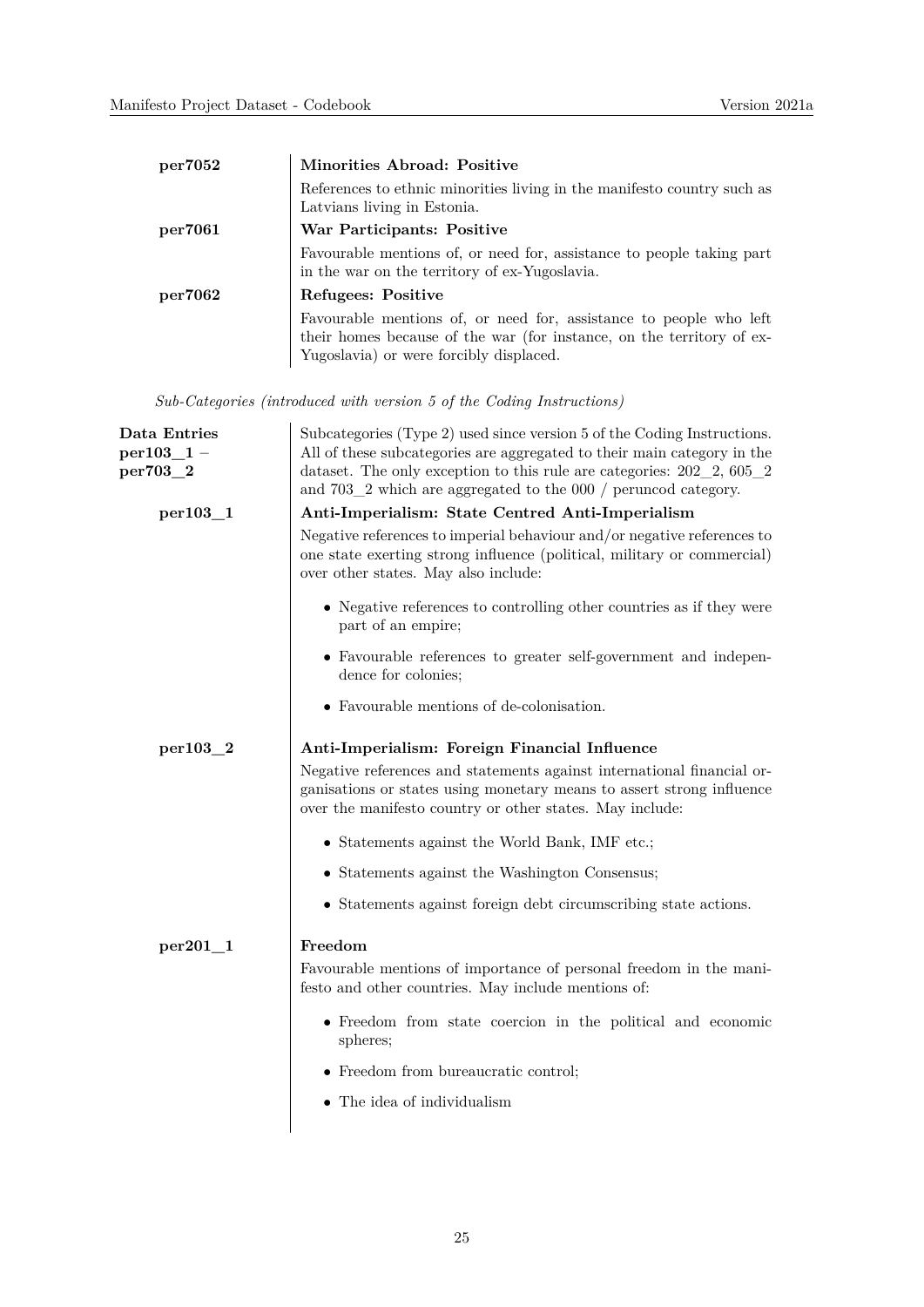| $per201_2$   | Human Rights                                                                                                                                                                                                                                                                                          |
|--------------|-------------------------------------------------------------------------------------------------------------------------------------------------------------------------------------------------------------------------------------------------------------------------------------------------------|
|              | Favourable mentions of importance of human and civil rights in the<br>manifesto and other countries, including the right to freedom of speech,<br>press, assembly etc.; supportive refugee policies.                                                                                                  |
| $per202_{1}$ | <b>Democracy General: Positive</b>                                                                                                                                                                                                                                                                    |
|              | Favourable mentions of democracy as the "only game in town". General<br>support for the manifesto country's democracy. May also include:                                                                                                                                                              |
|              | • Democracy as method or goal in national, international or other<br>organisations (e.g. labour unions, political parties etc.);                                                                                                                                                                      |
|              | • The need for the involvement of all citizens in political decision-<br>making;                                                                                                                                                                                                                      |
|              | • Support for parts of democratic regimes (rule of law, division of<br>powers, independence of courts etc.).                                                                                                                                                                                          |
| $per202 - 2$ | Democracy General: Negative                                                                                                                                                                                                                                                                           |
|              | Statements against the idea of democracy, in general or in the mani-<br>festo country. Calls for reducing or withholding democratic rights from<br>all or certain groups of people. Calls for the introduction or maintain-<br>ing of a non-democratic regime, e.g. monarchy or rule of the military. |
| per202_3     | <b>Representative Democracy: Positive</b>                                                                                                                                                                                                                                                             |
|              | Favourable mentions of the system of representative democracy, in par-<br>ticular in contrast to direct democracy. This includes the protection<br>of representative institutions and actors against direct democratic ele-<br>ments.                                                                 |
| per202_4     | <b>Direct Democracy: Positive</b>                                                                                                                                                                                                                                                                     |
|              | Favourable mentions of the system of direct democracy, in particular<br>in contrast to representative democracy. This includes the call for the<br>introduction and/or extension of referenda, participatory budgets and<br>other forms of direct democracy.                                          |
| per305_1     | <b>Political Authority: Party Competence</b>                                                                                                                                                                                                                                                          |
|              | References to the manifesto party's competence to govern and/or other<br>party's lack of such competence.                                                                                                                                                                                             |
| $per305_2$   | <b>Political Authority: Personal Competence</b>                                                                                                                                                                                                                                                       |
|              | Reference to the presidential candidate's or party leader's personal<br>competence to govern and/or other candidate's or leader's lack of such<br>competence.                                                                                                                                         |
| per305_3     | Political Authority: Strong government                                                                                                                                                                                                                                                                |
|              | Favourable mentions of the desirability of a strong and/or stable gov-<br>ernment in general.                                                                                                                                                                                                         |
| $per305\_4$  | <b>Transition: Pre-Democratic Elites: Positive</b>                                                                                                                                                                                                                                                    |
|              | Co-operation with pre-democratic authorities in the transition period;<br>amnesty for former, non-Democratic elites; and 'let sleeping dogs lie' in<br>dealing with the nomenclature of the former, non-Democratic regime.                                                                            |
| per305_5     | <b>Transition: Pre-Democratic Elites: Negative</b>                                                                                                                                                                                                                                                    |
|              | Against pre-democratic elite's involvement in democratic government;<br>weeding out the collaborators of former, non-Democratic regime from<br>governmental service; for truth commissions and other institutions il-<br>luminating recent history.                                                   |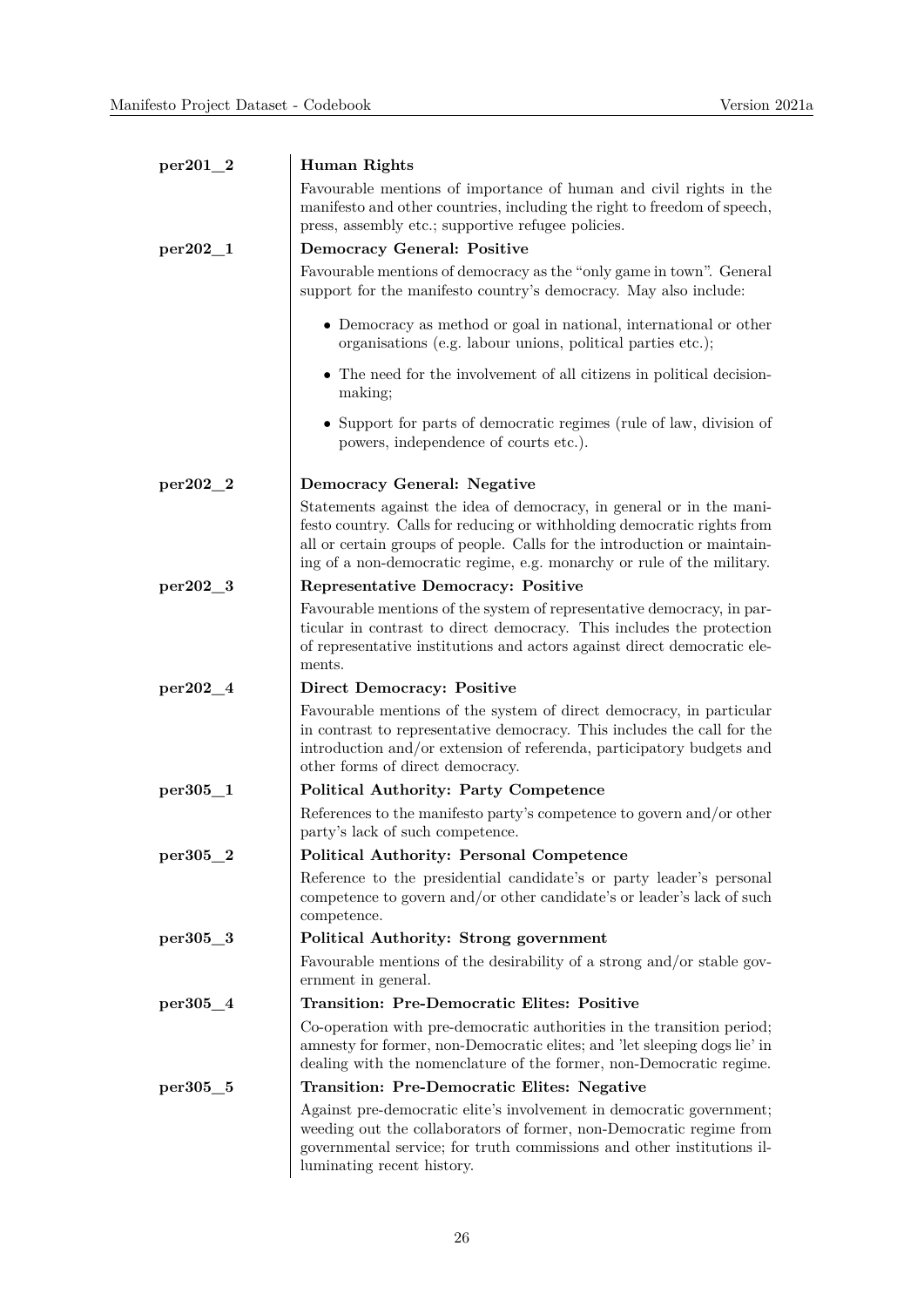| per305_6     | Transition: Rehabilitation and Compensation                                                                                                                                                                                                                                                                                                                        |
|--------------|--------------------------------------------------------------------------------------------------------------------------------------------------------------------------------------------------------------------------------------------------------------------------------------------------------------------------------------------------------------------|
|              | References to civic rehabilitation of politically persecuted people in<br>the authoritarian era; references to juridical compensation concerning<br>authoritarian expropriations; moral compensation.<br>Note: Specific policy positions overrule all subcategories of 305! If<br>there is no specific policy position, however, these subcategories may<br>apply. |
| per416_1     | Anti-Growth Economy: Positive                                                                                                                                                                                                                                                                                                                                      |
|              | Favourable mentions of anti-growth politics. Rejection of the idea that<br>growth is good.                                                                                                                                                                                                                                                                         |
| per416_2     | <b>Sustainability: Positive</b>                                                                                                                                                                                                                                                                                                                                    |
|              | Call for sustainable economic development. Opposition to growth that<br>causes environmental or societal harm.                                                                                                                                                                                                                                                     |
| $per601_1$   | National Way of Life General: Positive                                                                                                                                                                                                                                                                                                                             |
|              | Favourable mentions of the manifesto country's nation, history, and<br>general appeals. May include:                                                                                                                                                                                                                                                               |
|              | • Support for established national ideas;                                                                                                                                                                                                                                                                                                                          |
|              | • General appeals to pride of citizenship;                                                                                                                                                                                                                                                                                                                         |
|              | • Appeals to patriotism;                                                                                                                                                                                                                                                                                                                                           |
|              | • Appeals to nationalism;                                                                                                                                                                                                                                                                                                                                          |
|              | • Suspension of some freedoms in order to protect the state against<br>subversion.                                                                                                                                                                                                                                                                                 |
| $per601_2$   | National Way of Life: Immigration: Negative<br>Statement advocating the restriction of the process of immigration,<br>i.e. accepting new immigrants. Might include statements regarding:                                                                                                                                                                           |
|              | • Immigration being a threat to national character of the manifesto<br>country;                                                                                                                                                                                                                                                                                    |
|              | $\bullet$ 'the boat is full' argument;                                                                                                                                                                                                                                                                                                                             |
|              | The introduction of migration quotas, including restricting im-<br>migration from specific countries or regions etc.                                                                                                                                                                                                                                               |
|              | Only concerned with the possibility of new immigrants. For nega-<br>tive statements regarding immigrants already in the manifesto country,<br>please see 608 1.                                                                                                                                                                                                    |
| $per602 - 1$ | National Way of Life General: Negative                                                                                                                                                                                                                                                                                                                             |
|              | Unfavourable mentions of the manifesto country's nation and history.<br>May include:                                                                                                                                                                                                                                                                               |
|              | • Opposition to patriotism;                                                                                                                                                                                                                                                                                                                                        |
|              | • Opposition to nationalism;                                                                                                                                                                                                                                                                                                                                       |
|              | • Opposition to the existing national state, national pride, and<br>national ideas.                                                                                                                                                                                                                                                                                |
|              |                                                                                                                                                                                                                                                                                                                                                                    |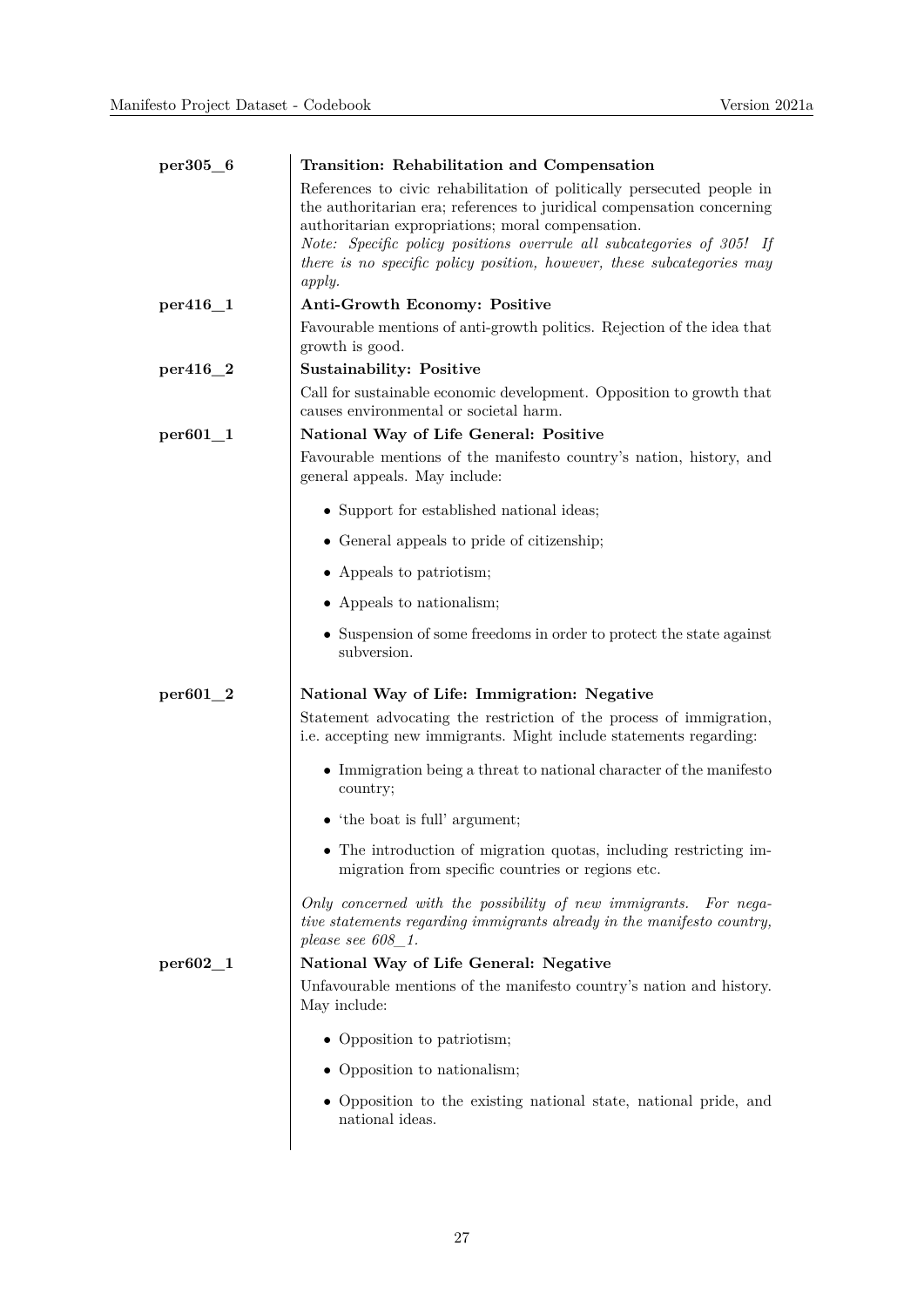| $per602_2$ | National Way of Life: Immigration: Positive                                                                                                                                                                                                                                                                                                                                     |
|------------|---------------------------------------------------------------------------------------------------------------------------------------------------------------------------------------------------------------------------------------------------------------------------------------------------------------------------------------------------------------------------------|
|            | Statements favouring new immigrants; against restrictions and quo-<br>tas; rejection of the 'boat is full' argument. Includes allowing new<br>immigrants for the benefit of the manifesto country's economy. Only<br>concerned with the possibility of new immigrants. For positive state-<br>ments regarding immigrants already in the manifesto country, please<br>see 607 1. |
| per605_1   | Law and Order: Positive                                                                                                                                                                                                                                                                                                                                                         |
|            | Favourable mentions of strict law enforcement, and tougher actions<br>against domestic crime. Only refers to the enforcement of the status<br>quo of the manifesto country's law code. May include:                                                                                                                                                                             |
|            | • Increasing support and resources for the police;                                                                                                                                                                                                                                                                                                                              |
|            | • Tougher attitudes in courts;                                                                                                                                                                                                                                                                                                                                                  |
|            | • Importance of internal security.                                                                                                                                                                                                                                                                                                                                              |
| per605_2   | Law and Order: Negative                                                                                                                                                                                                                                                                                                                                                         |
|            | Favourable mentions of less law enforcement or rejection of plans for<br>stronger law enforcement. Only refers to the enforcement of the status<br>quo of the manifesto country's law code. May include:                                                                                                                                                                        |
|            | • Less resources for police;                                                                                                                                                                                                                                                                                                                                                    |
|            | • Reducing penalties;                                                                                                                                                                                                                                                                                                                                                           |
|            | • Calls for abolishing the death penalty;                                                                                                                                                                                                                                                                                                                                       |
|            | • Decriminalisation of drugs, prostitution etc.                                                                                                                                                                                                                                                                                                                                 |
| per606_1   | Civic Mindedness General: Positive                                                                                                                                                                                                                                                                                                                                              |
|            | General appeals for national solidarity and the need for society to see<br>itself as united. Calls for solidarity with and help for fellow people,<br>familiar and unfamiliar. May include:                                                                                                                                                                                     |
|            | • Favourable mention of the civil society and volunteering;                                                                                                                                                                                                                                                                                                                     |
|            | $\bullet$ Decrying anti-social attitudes in times of crisis;                                                                                                                                                                                                                                                                                                                    |
|            | • Appeal for public spiritedness;                                                                                                                                                                                                                                                                                                                                               |
|            | • Support for the public interest.                                                                                                                                                                                                                                                                                                                                              |
| per606_2   | Civic Mindedness: Bottom-Up Activism                                                                                                                                                                                                                                                                                                                                            |
|            | Appeals to grassroots movements of social change; banding all sec-<br>tions of society together to overcome common adversity and hardship;<br>appeals to the people as a united actor.                                                                                                                                                                                          |
| per607_1   | <b>Multiculturalism General: Positive</b>                                                                                                                                                                                                                                                                                                                                       |
|            | Favourable mentions of cultural diversity and cultural plurality within<br>domestic societies. May include the preservation of autonomy of reli-<br>gious, linguistic heritages within the country including special educa-<br>tional provisions.                                                                                                                               |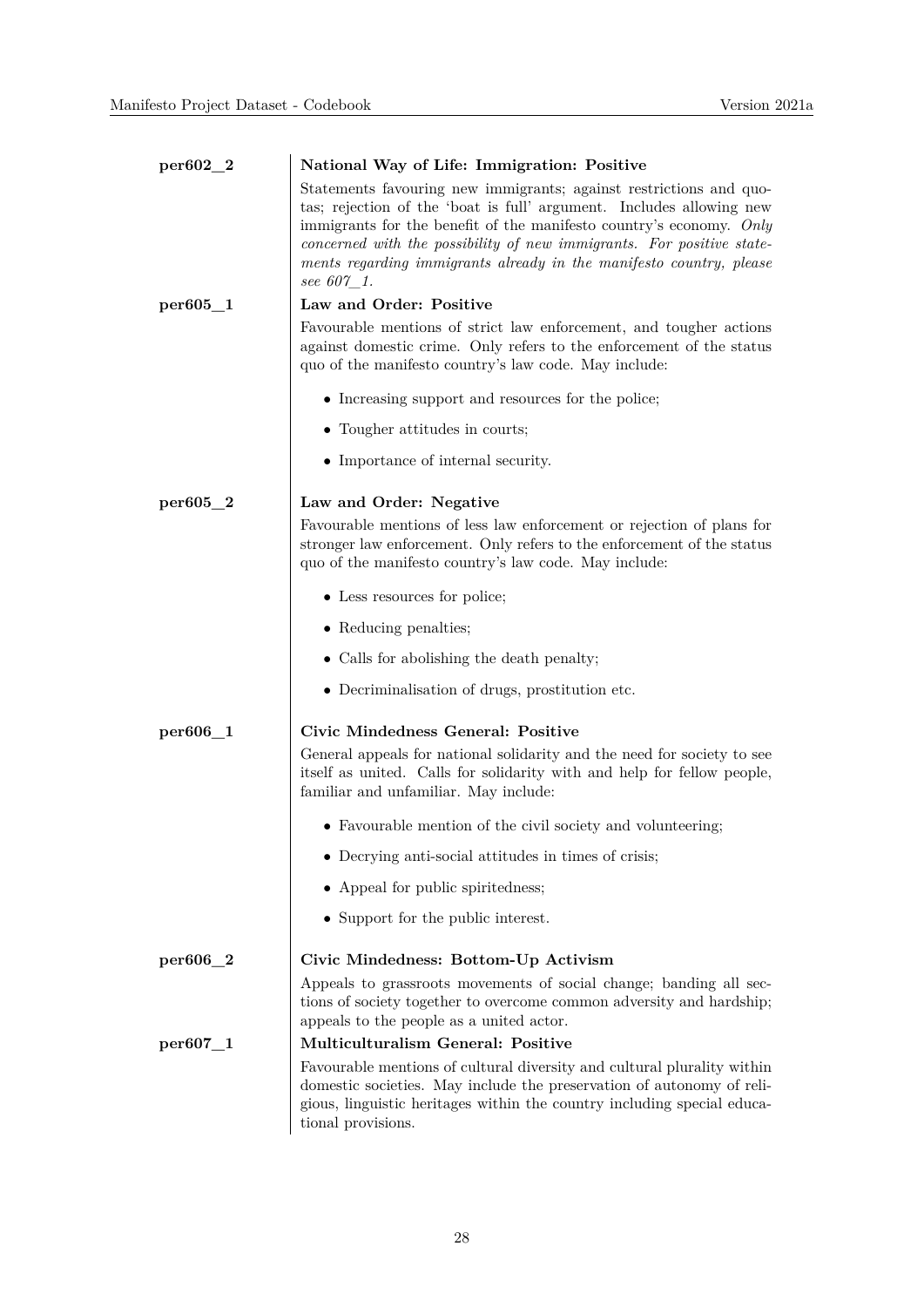| per607_2 | Multiculturalism: Immigrants Diversity                                                                                                                                                                                                                                                                |
|----------|-------------------------------------------------------------------------------------------------------------------------------------------------------------------------------------------------------------------------------------------------------------------------------------------------------|
|          | Statements favouring the idea that immigrants keep their cultural<br>traits; voluntary integration; state providing opportunities to inte-<br>grate.                                                                                                                                                  |
|          | Only concerned with immigrants already in the manifesto country. For<br>positive statements regarding the possibility of new immigrants, please<br>see 602_2.                                                                                                                                         |
| per607_3 | Multiculturalism: Indigenous rights: Positive                                                                                                                                                                                                                                                         |
|          | Calls for the protection of indigenous people, strengthening their<br>rights, may include:                                                                                                                                                                                                            |
|          | • Protection of their lands;                                                                                                                                                                                                                                                                          |
|          | • Introduction of special provisions in the democratic or bureau-<br>cratic process;                                                                                                                                                                                                                  |
|          | • Compensation for past grief.                                                                                                                                                                                                                                                                        |
| per608_1 | Multiculturalism General: Negative                                                                                                                                                                                                                                                                    |
|          | The enforcement or encouragement of cultural integration. Appeals<br>for cultural homogeneity in society.                                                                                                                                                                                             |
| per608_2 | Multiculturalism: Immigrants Assimilation                                                                                                                                                                                                                                                             |
|          | Calls for immigrants that are in the country to adopt the manifesto<br>country's culture and fully assimilate. Reinforce integration.<br>Only concerned with immigrants already in the manifesto country. For<br>negative statements regarding the possibility of new immigrants, please<br>see 601 2 |
| per608_3 | Multiculturalism: Indigenous rights: Negative                                                                                                                                                                                                                                                         |
|          | Rejection of idea of special protection for indigenous people.                                                                                                                                                                                                                                        |
| per703_1 | <b>Agriculture and Farmers: Positive</b>                                                                                                                                                                                                                                                              |
|          | Specific policies in favour of agriculture and farmers. Includes all types<br>of agriculture and farming practises. Only statements that have agri-<br>culture as the key goal should be included in this category.                                                                                   |
| per703_2 | <b>Agriculture and Farmers: Negative</b>                                                                                                                                                                                                                                                              |
|          | Rejection of policies favouring agriculture and farmers. May include:                                                                                                                                                                                                                                 |
|          | • Cap or abolish subsidies;                                                                                                                                                                                                                                                                           |
|          | • Reject special welfare provisions for farmers.                                                                                                                                                                                                                                                      |

# **3.6 Programmatic dimensions**

| rile    | Right-left position of party as given in Michael Laver/Ian Budge (eds.):<br>Party Policy and Government Coalitions, Houndmills, Basingstoke,<br>Hampshire: The MacMillan Press 1992:                                                                                                                                            |
|---------|---------------------------------------------------------------------------------------------------------------------------------------------------------------------------------------------------------------------------------------------------------------------------------------------------------------------------------|
|         | $per104 + per201 + per203 + per305 + per401 + per402 + per407 +$<br>$per414 + per505 + per601 + per603 + per605 + per606$<br>$-(\text{per}103 + \text{per}105 + \text{per}106 + \text{per}107 + \text{per}403 + \text{per}404 + \text{per}406)$<br>$+$ per $412 +$ per $413 +$ per $504 +$ per $506 +$ per $701 +$ per $202$ ). |
|         | Missing information (eg. if $\text{progtype} = 99$ )                                                                                                                                                                                                                                                                            |
| planeco | $per403 + per404 + per412$                                                                                                                                                                                                                                                                                                      |